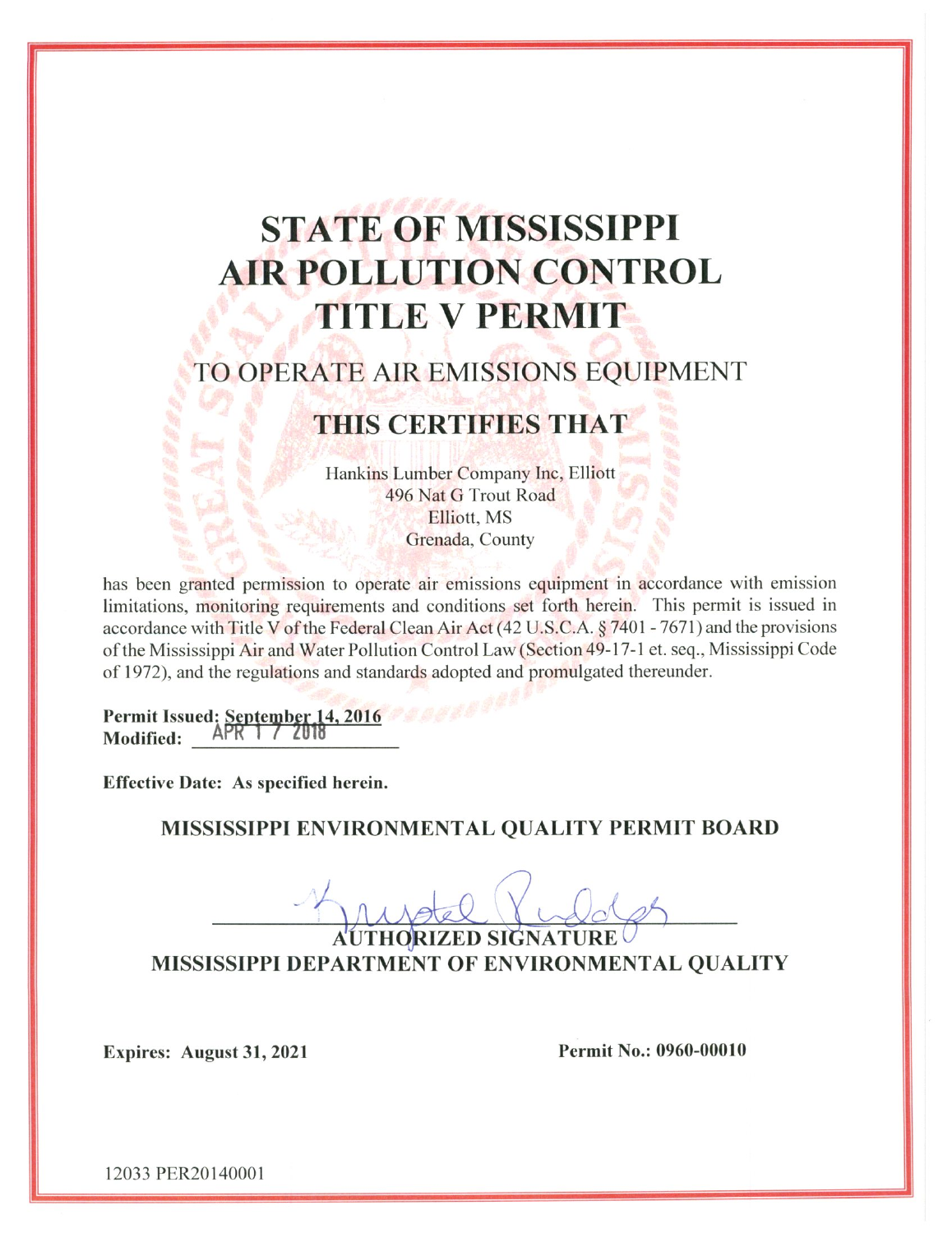# **TABLE OF CONTENTS**

| SECTION 5. MONITORING, RECORDKEEPING & REPORTING REQUIREMENTS 24 |  |
|------------------------------------------------------------------|--|
|                                                                  |  |
|                                                                  |  |
|                                                                  |  |

## **APPENDIX A LIST OF ABBREVIATIONS USED IN THIS PERMIT**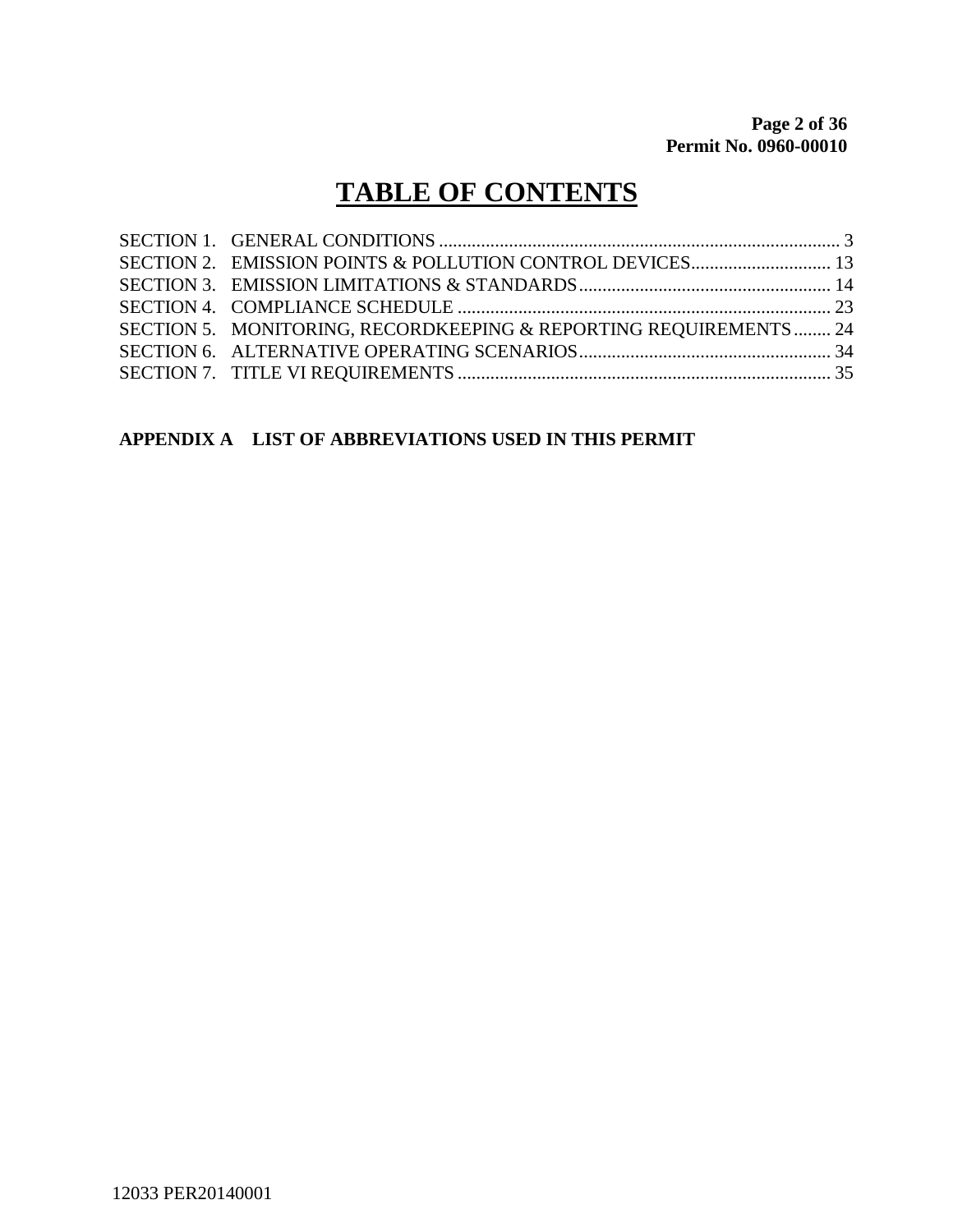### SECTION 1. GENERAL CONDITIONS

- 1.1 The permittee must comply with all conditions of this permit. Any permit noncompliance constitutes a violation of the Federal Act and is grounds for enforcement action; for permit termination, revocation and reissuance, or modification; or for denial of a permit renewal application. (Ref.: 11 Miss. Admin. Code Pt. 2, R. 6.3.A(6)(a).)
- 1.2 It shall not be a defense for a permittee in an enforcement action that it would have been necessary to halt or reduce the permitted activity in order to maintain compliance with the conditions of this permit. (Ref.: 11 Miss. Admin. Code Pt. 2, R. 6.3.A(6)(b).)
- 1.3 This permit and/or any part thereof may be modified, revoked, reopened, and reissued, or terminated for cause. The filing of a request by the permittee for a permit modification, revocation and reissuance, or termination, or of a notification of planned changes or anticipated noncompliance does not stay any permit condition. (Ref.: 11 Miss. Admin. Code Pt. 2, R. 6.3.A(6)(c).)
- 1.4 (a) This permit shall be reopened and revised under any of the following circumstances:
	- (1) Additional applicable requirements under the Federal Act become applicable to a major Title V source with a remaining permit term of 3 or more years. Such a reopening shall be completed no later than 18 months after promulgation of the applicable requirement. No such reopening is required if the effective date of the requirement is later than the date on which the permit is due to expire, unless the original permit or any of its terms and conditions has been extended.
	- (2) Additional requirements (including excess emissions requirements) become applicable to an affected source under the acid rain program. Upon approval by the Administrator, excess emissions offset plans shall be deemed to be incorporated into the permit.
	- (3) The Permit Board or EPA determines that the permit contains a material mistake or that inaccurate statements were made in establishing the emission standards or other terms or conditions of the permit.
	- (4) The Administrator or the Permit Board determines that the permit must be revised or revoked to assure compliance with the applicable requirements.
	- (b) Proceedings to reopen and issue this permit shall follow the same procedures as apply to initial permit issuance and shall only affect those parts of the permit for which cause to reopen exists. Such reopening shall be made as expeditiously as practicable.
	- (c) Reopenings shall not be initiated before a notice of such intent is provided to the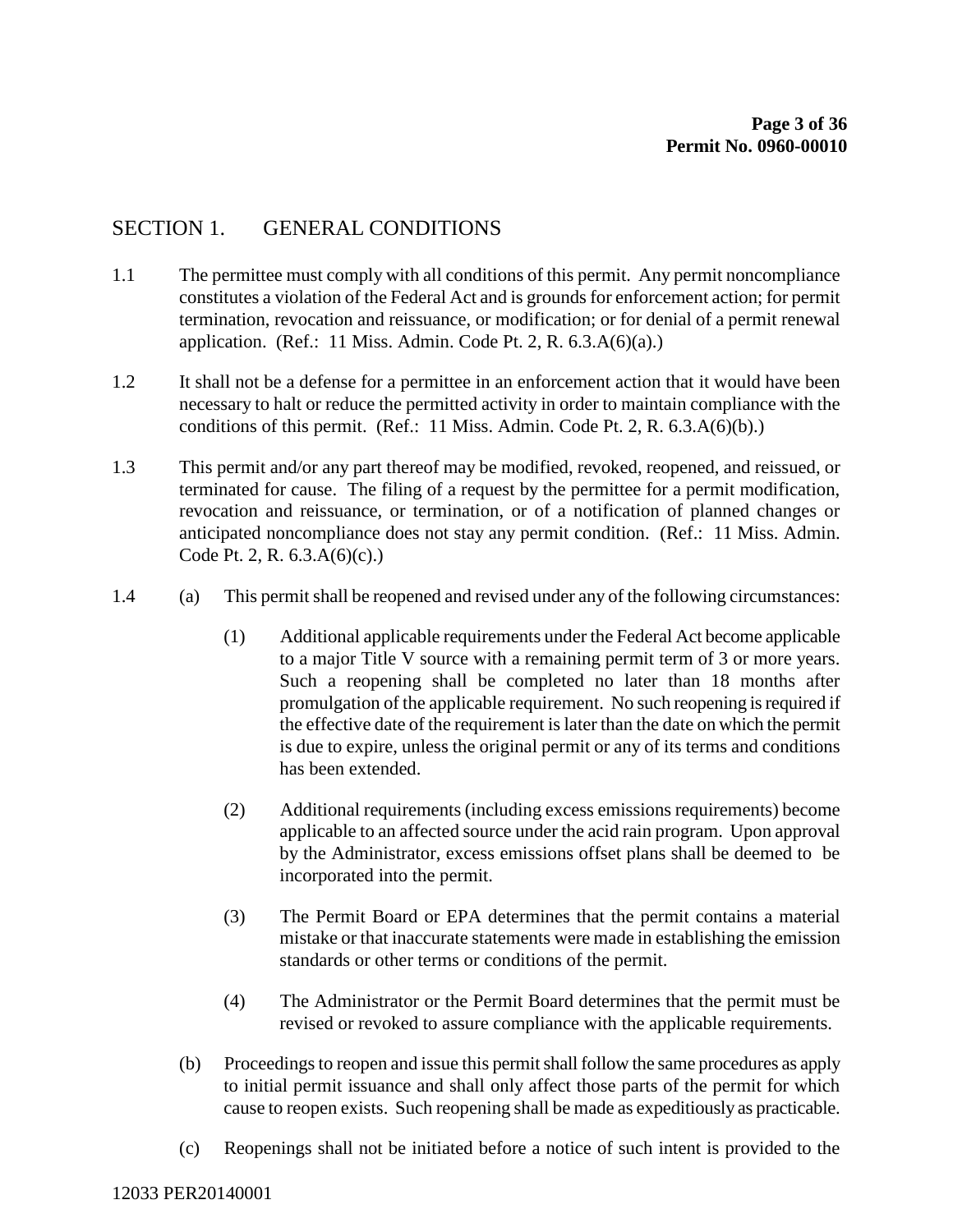Title V source by the DEQ at least 30 days in advance of the date that the permit is to be reopened, except that the Permit Board may provide a shorter time period in the case of an emergency.

(Ref.: 11 Miss. Admin. Code Pt. 2, R. 6.4.G)

- 1.5 The permittee shall furnish to the DEQ within a reasonable time any information the DEQ may request in writing to determine whether cause exists for modifying, revoking and reissuing, or terminating the permit or to determine compliance with the permit. Upon request, the permittee shall also furnish to the DEQ copies of records required to be kept by the permittee or, for information to be confidential, the permittee shall furnish such records to DEQ along with a claim of confidentiality. The permittee may furnish such records directly to the Administrator along with a claim of confidentiality. (Ref.: 11 Miss. Admin. Code Pt. 2, R. 6.3.A(6)(e).)
- 1.6 This permit does not convey any property rights of any sort, or any exclusive privilege. (Ref.: 11 Miss. Admin. Code Pt. 2, R. 6.3.A(6)(d).)
- 1.7 The provisions of this permit are severable. If any provision of this permit, or the application of any provision of this permit to any circumstances, is challenged or held invalid, the validity of the remaining permit provisions and/or portions thereof or their application to other persons or sets of circumstances, shall not be affected thereby. (Ref.: 11 Miss. Admin. Code Pt. 2, R. 6.3.A(5).)
- 1.8 The permittee shall pay to the DEQ an annual permit fee. The amount of fee shall be determined each year based on the provisions of regulated pollutants for fee purposes and the fee schedule specified in the Commission on Environmental Quality's order which shall be issued in accordance with the procedure outlined in Regulation 11 Miss. Admin. Code Pt. 2, Ch. 6.)
	- (a) For purposes of fee assessment and collection, the permittee shall elect for actual or allowable emissions to be used in determining the annual quantity of emissions unless the Commission determines by order that the method chosen by the applicant for calculating actual emissions fails to reasonably represent actual emissions. Actual emissions shall be calculated using emission monitoring data or direct emissions measurements for the pollutant(s); mass balance calculations such as the amounts of the pollutant(s) entering and leaving process equipment and where mass balance calculations can be supported by direct measurement of process parameters, such direct measurement data shall be supplied; published emission factors such as those relating release quantities to throughput or equipment type (e.g., air emission factors); or other approaches such as engineering calculations (e.g., estimating volatilization using published mathematical formulas) or best engineering judgments where such judgments are derived from process and/or emission data which supports the estimates of maximum actual emission. (Ref.: 11 Miss. Admin. Code Pt. 2, R.  $6.6.A(2)$ .)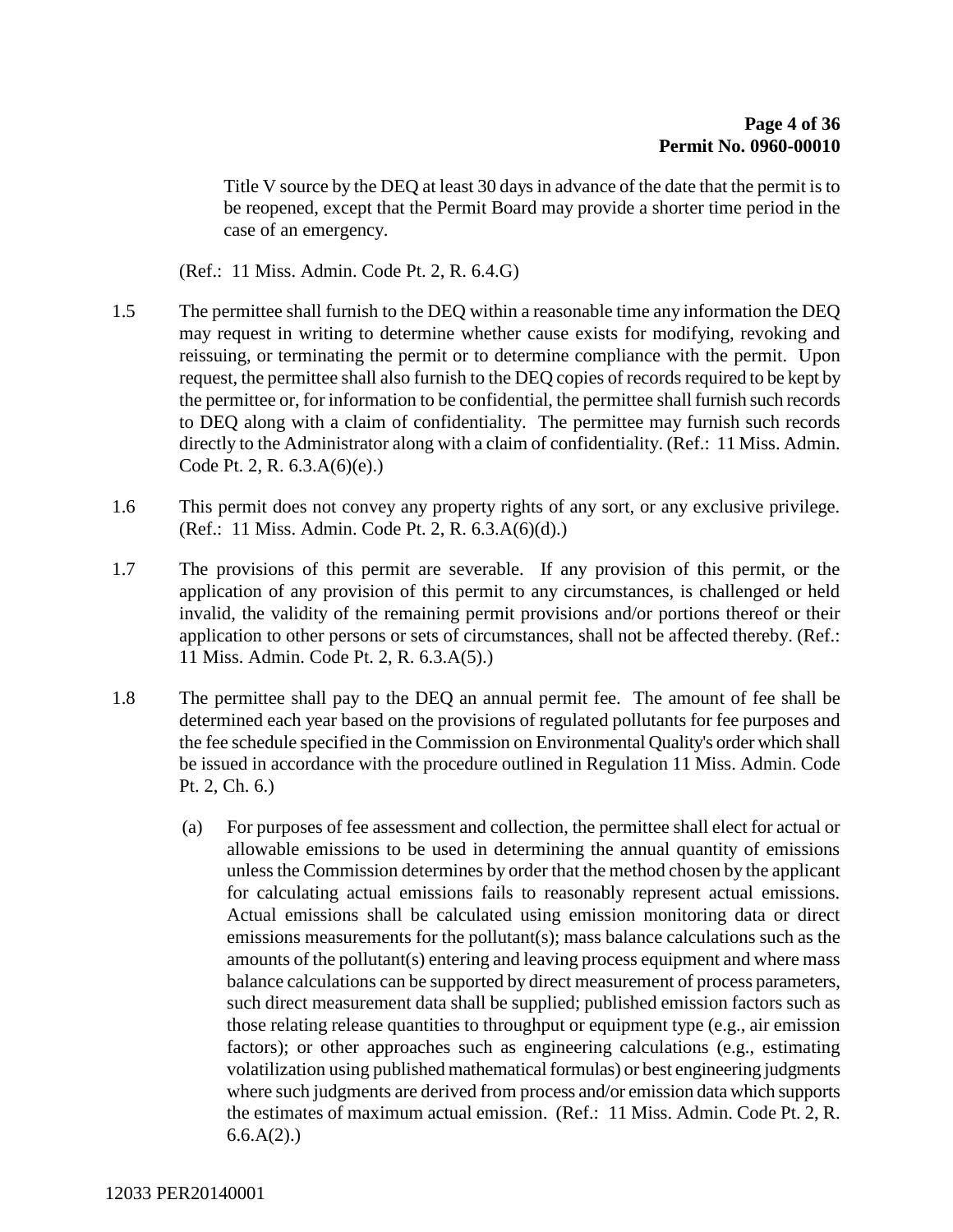- (b) If the Commission determines that there is not sufficient information available on a facility's emissions, the determination of the fee shall be based upon the permitted allowable emissions until such time as an adequate determination of actual emissions is made. Such determination may be made anytime within one year of the submittal of actual emissions data by the permittee. (Ref.: 11 Miss. Admin. Code Pt. 2, R.  $6.6(A(2))$  If at any time within the year the Commission determines that the information submitted by the permittee on actual emissions is insufficient or incorrect, the permittee will be notified of the deficiencies and the adjusted fee schedule. Past due fees from the adjusted fee schedule will be paid on the next scheduled quarterly payment time. (Ref.: 11 Miss. Admin. Code Pt. 2, R. 6.6.D(2).)
- (c) The fee shall be due September 1 of each year. By July 1 of each year the permittee shall submit an inventory of emissions for the previous year on which the fee is to be assessed. The permittee may elect a quarterly payment method of four (4) equal payments; notification of the election of quarterly payments must be made to the DEQ by the first payment date of September 1. The permittee shall be liable for penalty as prescribed by State Law for failure to pay the fee or quarterly portion thereof by the date due. (Ref.: 11 Miss. Admin. Code Pt. 2, R. 6.6.D.)
- (d) If in disagreement with the calculation or applicability of the Title V permit fee, the permittee may petition the Commission in writing for a hearing in accordance with State Law. Any disputed portion of the fee for which a hearing has been requested will not incur any penalty or interest from and after the receipt by the Commission of the hearing petition. (Ref.: 11 Miss. Admin. Code Pt. 2, R. 6.6.C.)
- 1.9 No permit revision shall be required under any approved economic incentives, marketable permits, emissions trading and other similar programs or processes for changes that are provided for in this permit. (Ref.: 11 Miss. Admin. Code Pt. 2, R. 6.3.A(8).)
- 1.10 Any document required by this permit to be submitted to the DEQ shall contain a certification by a responsible official that states that, based on information and belief formed after reasonable inquiry, the statements and information in the document are true, accurate, and complete. (Ref.: 11 Miss. Admin. Code Pt. 2, R. 6.2.E.)
- 1.11 The permittee shall allow the DEQ, or an authorized representative, upon the presentation of credentials and other documents as may be required by law, to perform the following:
	- (a) enter upon the permittee's premises where a Title V source is located or emissionsrelated activity is conducted, or where records must be kept under the conditions of this permit;
	- (b) have access to and copy, at reasonable times, any records that must be kept under the conditions of this permit;
	- (c) inspect at reasonable times any facilities, equipment (including monitoring and air

#### 12033 PER20140001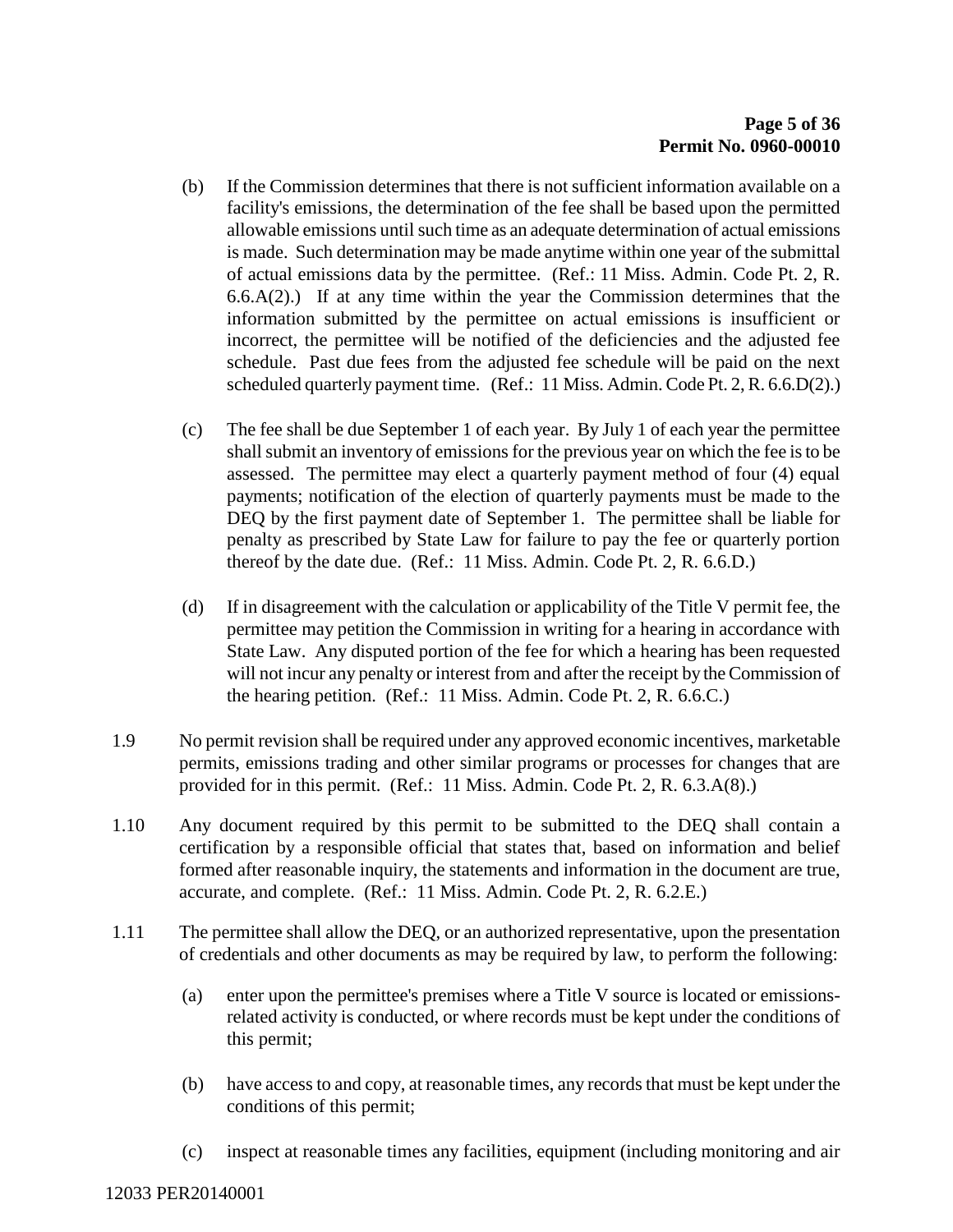pollution control equipment), practices, or operations regulated or required under the permit; and

- (d) as authorized by the Federal Act, sample or monitor, at reasonable times, substances or parameters for the purpose of assuring compliance with the permit or applicable requirements. (Ref.: 11 Miss. Admin. Code Pt. 2, R. 6.3.C(2).)
- 1.12 Except as otherwise specified or limited herein, the permittee shall have necessary sampling ports and ease of accessibility for any new air pollution control equipment, obtained after May 8, 1970, and vented to the atmosphere. (Ref.: 11 Miss. Admin. Code Pt. 2, R.  $1.3.I(1)$ .)
- 1.13 Except as otherwise specified or limited herein, the permittee shall provide the necessary sampling ports and ease of accessibility when deemed necessary by the Permit Board for air pollution control equipment that was in existence prior to May 8, 1970. (Ref.: 11 Miss. Admin. Code Pt. 2, R. 1.3.I(2).)
- 1.14 Compliance with the conditions of this permit shall be deemed compliance with any applicable requirements as of the date of permit issuance where such applicable requirements are included and are specifically identified in the permit or where the permit contains a determination, or summary thereof, by the Permit Board that requirements specifically identified previously are not applicable to the source. (Ref.: 11 Miss. Admin. Code Pt. 2, R. 6.3.F(1).)
- 1.15 Nothing in this permit shall alter or affect the following:
	- (a) the provisions of Section 303 of the Federal Act (emergency orders), including the authority of the Administrator under that section;
	- (b) the liability of an owner or operator of a source for any violation of applicable requirements prior to or at the time of permit issuance;
	- (c) the applicable requirements of the acid rain program, consistent with Section 408(a) of the Federal Act.
	- (d) the ability of EPA to obtain information from a source pursuant to Section 114 of the Federal Act. (Ref.: 11 Miss. Admin. Code Pt. 2, R. 6.3.F(2).)
- 1.16 The permittee shall comply with the requirement to register a Risk Management Plan if permittee's facility is required pursuant to Section 112(r) of the Act to register such a plan. (Ref.: 11 Miss. Admin. Code Pt. 2, R. 6.3.H.)
- 1.17 Expiration of this permit terminates the permittee's right to operate unless a timely and complete renewal application has been submitted. A timely application is one which is submitted at least six (6) months prior to expiration of the Title V permit. If the permittee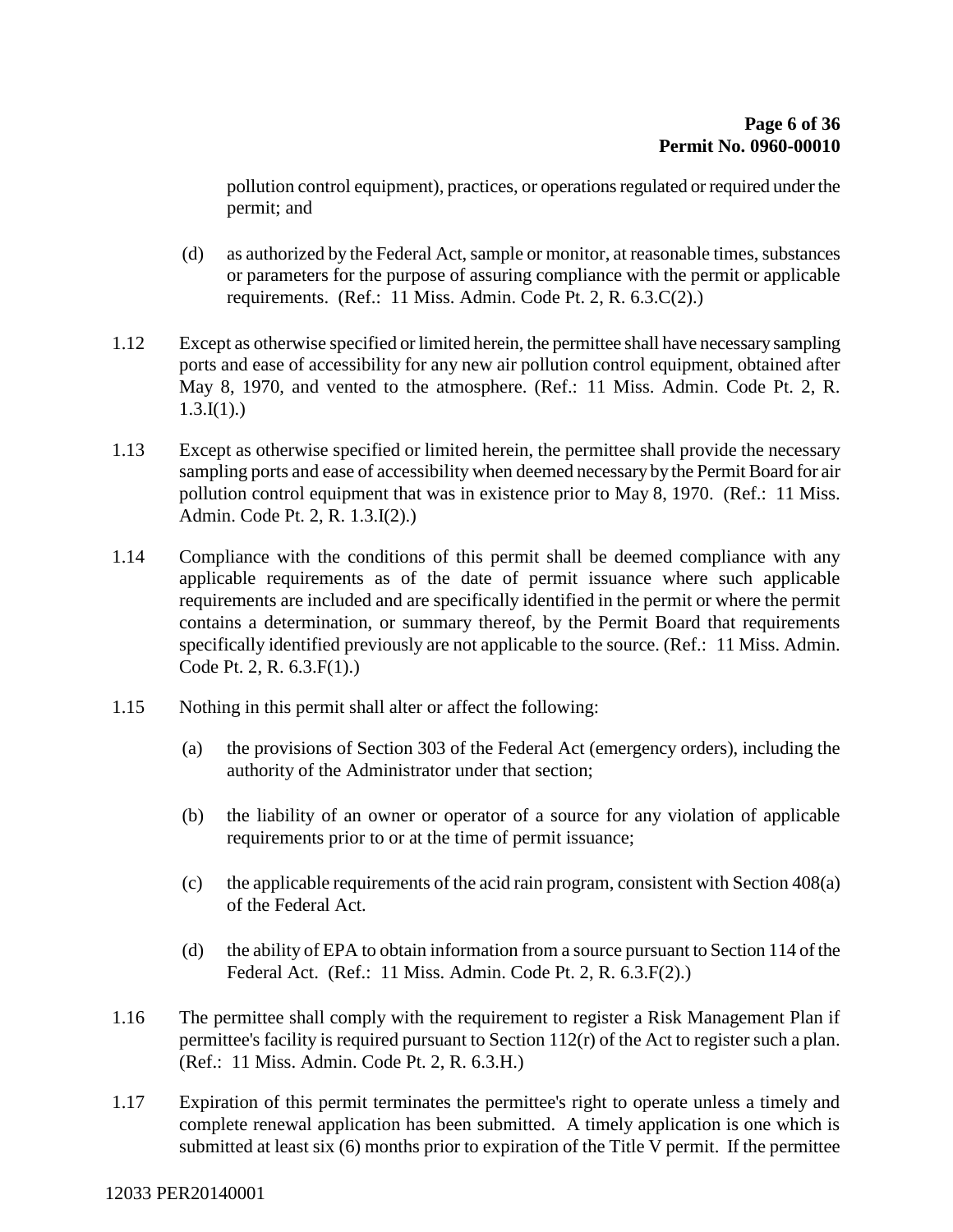submits a timely and complete application, the failure to have a Title V permit is not a violation of regulations until the Permit Board takes final action on the permit application. This protection shall cease to apply if, subsequent to the completeness determination, the permittee fails to submit by the deadline specified in writing by the DEQ any additional information identified as being needed to process the application. (Ref.: 11 Miss. Admin. Code Pt. 2, R. 6.4.C(2)., R. 6.4.B., and R. 6.2.A(1)(c).)

- 1.18 The permittee is authorized to make changes within their facility without requiring a permit revision (ref: Section 502(b)(10) of the Act) if:
	- (a) the changes are not modifications under any provision of Title I of the Act;
	- (b) the changes do not exceed the emissions allowable under this permit;
	- (c) the permittee provides the Administrator and the Department with written notification in advance of the proposed changes (at least seven (7) days, or such other time frame as provided in other regulations for emergencies) and the notification includes:
		- (1) a brief description of the change(s),
		- (2) the date on which the change will occur,
		- (3) any change in emissions, and
		- (4) any permit term or condition that is no longer applicable as a result of the change;
	- (d) the permit shield shall not apply to any Section  $502(b)(10)$  change. (Ref.: 11 Miss. Admin. Code Pt. 2, R. 6.4.F(1).)
- 1.19 Should the Executive Director of the Mississippi Department of Environmental Quality declare an Air Pollution Emergency Episode, the permittee will be required to operate in accordance with the permittee's previously approved Emissions Reduction Schedule or, in the absence of an approved schedule, with the appropriate requirements specified in 11 Miss. Admin. Code Pt. 2, Ch. 3., "Regulations for the Prevention of Air Pollution Emergency Episodes" for the level of emergency declared. (Ref.: 11 Miss. Admin. Code Pt. 2, Ch. 3.)
- 1.20 Except as otherwise provided herein, a modification of the facility may require a Permit to Construct in accordance with the provisions of Regulations 11 Miss. Admin. Code Pt. 2, Ch. 2., "Permit Regulations for the Construction and/or Operation of Air Emissions Equipment", and may require modification of this permit in accordance with Regulations 11 Miss. Admin. Code Pt. 2, Ch. 6., "Air Emissions Operating Permit Regulations for the Purposes of Title V of the Federal Clean Air Act". Modification is defined as "[a]ny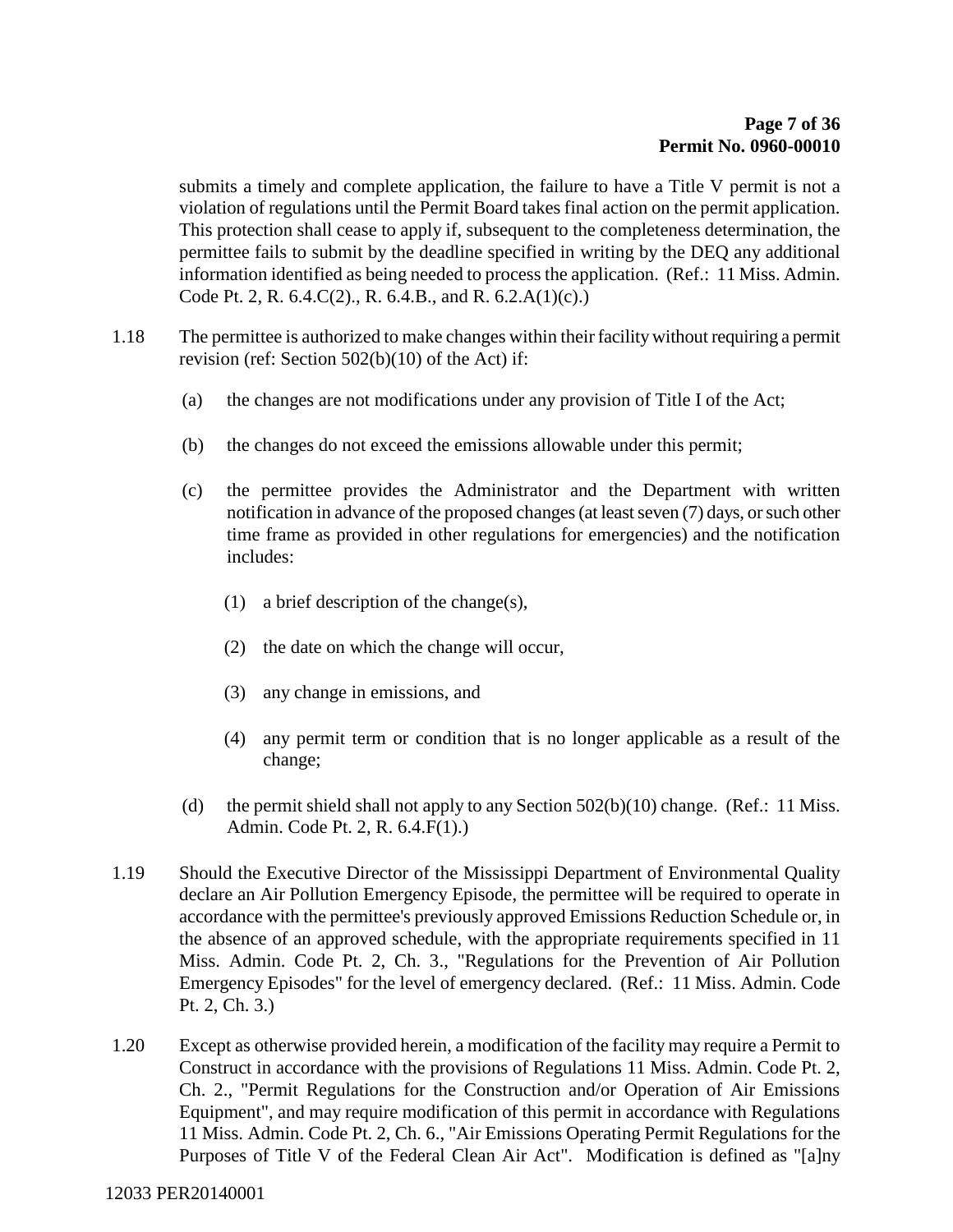physical change in or change in the method of operation of a facility which increases the actual emissions or the potential uncontrolled emissions of any air pollutant subject to regulation under the Federal Act emitted into the atmosphere by that facility or which results in the emission of any air pollutant subject to regulation under the Federal Act into the atmosphere not previously emitted. A physical change or change in the method of operation shall not include:

- (a) routine maintenance, repair, and replacement;
- (b) use of an alternative fuel or raw material by reason of an order under Sections 2 (a) and (b) of the Federal Energy Supply and Environmental Coordination Act of 1974 (or any superseding legislation) or by reason of a natural gas curtailment plan pursuant to the Federal Power Act;
- (c) use of an alternative fuel by reason of an order or rule under Section 125 of the Federal Act;
- (d) use of an alternative fuel or raw material by a stationary source which:
	- (1) the source was capable of accommodating before January 6, 1975, unless such change would be prohibited under any federally enforceable permit condition which was established after January 6, 1975, pursuant to 40 CFR 52.21 or under regulations approved pursuant to 40 CFR 51.166; or
	- (2) the source is approved to use under any permit issued under 40 CFR 52.21 or under regulations approved pursuant to 40 CFR 51.166;
- (e) an increase in the hours of operation or in the production rate unless such change would be prohibited under any federally enforceable permit condition which was established after January 6, 1975, pursuant to 40 CFR 52.21 or under regulations approved pursuant to 40 CFR Subpart I or 40 CFR 51.166; or
- (f) any change in ownership of the stationary source."
- 1.21 Any change in ownership or operational control must be approved by the Permit Board. (Ref.: 11 Miss. Admin. Code Pt. 2, R. 6.4.D(4).)
- 1.22 This permit is a Federally approved operating permit under Title V of the Federal Clean Air Act as amended in 1990. All terms and conditions, including any designed to limit the source's potential to emit, are enforceable by the Administrator and citizens under the Federal Act as well as the Commission. (Ref.: 11 Miss. Admin. Code Pt. 2, R. 6.3.B(1).)
- 1.23 Except as otherwise specified or limited herein, the open burning of residential, commercial, institutional, or industrial solid waste, is prohibited. This prohibition does not apply to infrequent burning of agricultural wastes in the field, silvicultural wastes for forest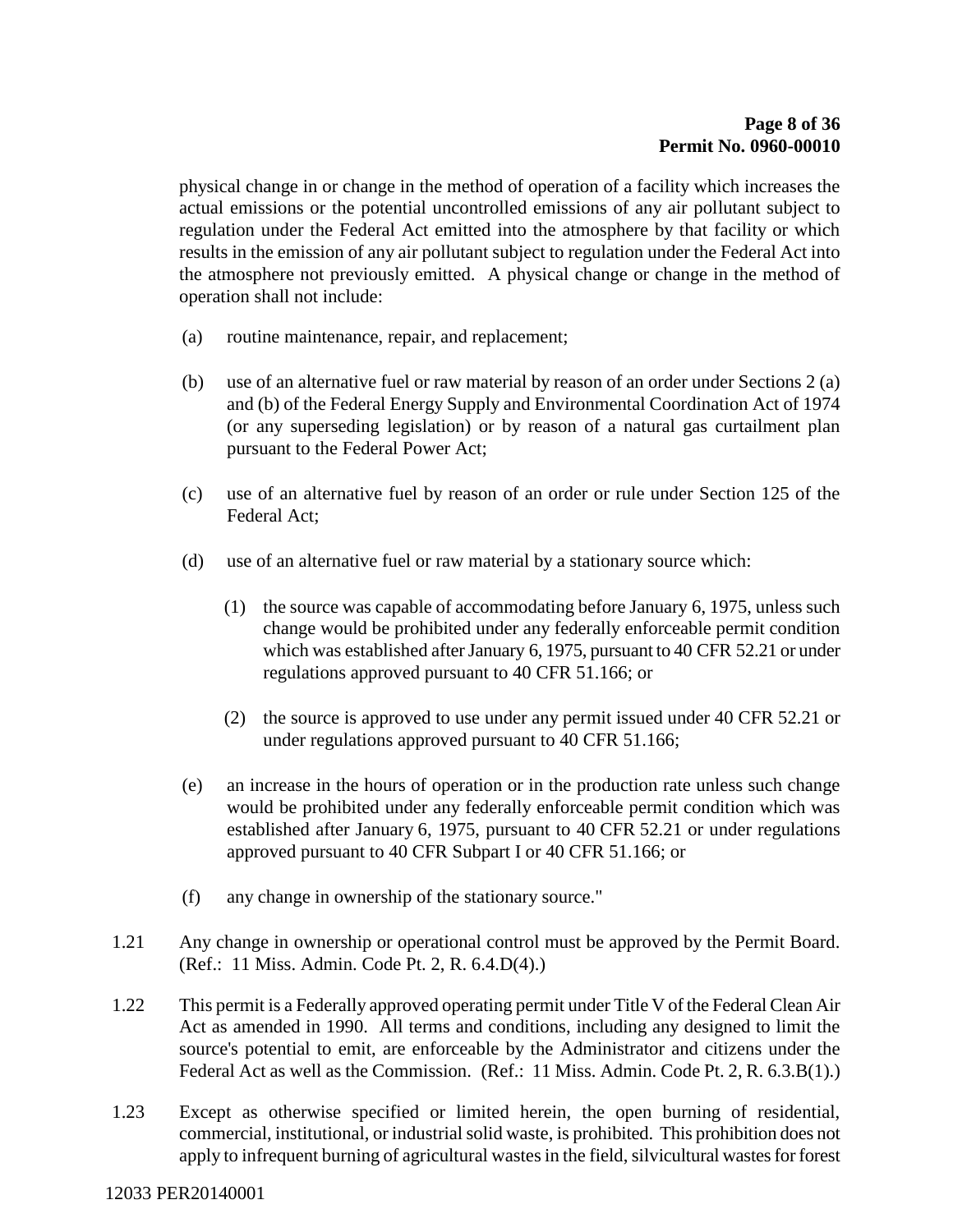management purposes, land-clearing debris, debris from emergency clean-up operations, and ordnance. Open burning of land-clearing debris must not use starter or auxiliary fuels which cause excessive smoke (rubber tires, plastics, etc.); must not be performed if prohibited by local ordinances; must not cause a traffic hazard; must not take place where there is a High Fire Danger Alert declared by the Mississippi Forestry Commission or Emergency Air Pollution Episode Alert imposed by the Executive Director and must meet the following buffer zones.

- (a) Open burning without a forced-draft air system must not occur within 500 yards of an occupied dwelling.
- (b) Open burning utilizing a forced-draft air system on all fires to improve the combustion rate and reduce smoke may be done within 500 yards of but not within 50 yards of an occupied dwelling.
- (c) Burning must not occur within 500 yards of commercial airport property, private air fields, or marked off-runway aircraft approach corridors unless written approval to conduct burning is secured from the proper airport authority, owner or operator. (Ref.: 11 Miss. Admin. Code Pt. 2, R. 1.3.G.)
- 1.24 Except as otherwise specified herein, the permittee shall be subject to the following provision with respect to emergencies.
	- (a) Except as otherwise specified herein, an "emergency" means any situation arising from sudden and reasonably unforeseeable events beyond the control of the source, including acts of God, which situation requires immediate corrective action to restore normal operation, and that causes the source to exceed a technology-based emission limitation under the permit, due to unavoidable increases in emissions attributable to the emergency. An emergency shall not include noncompliance to the extent caused by improperly designed equipment, lack of preventative maintenance, careless or improper operation, or operator error.
	- (b) An emergency constitutes an affirmative defense to an action brought for noncompliance with such technology-based emission limitations if the conditions specified in (c) following are met.
	- (c) The affirmative defense of emergency shall be demonstrated through properly signed contemporaneous operating logs, or other relevant evidence that include information as follows:
		- (1) an emergency occurred and that the permittee can identify the cause(s) of the emergency;
		- (2) the permitted facility was at the time being properly operated;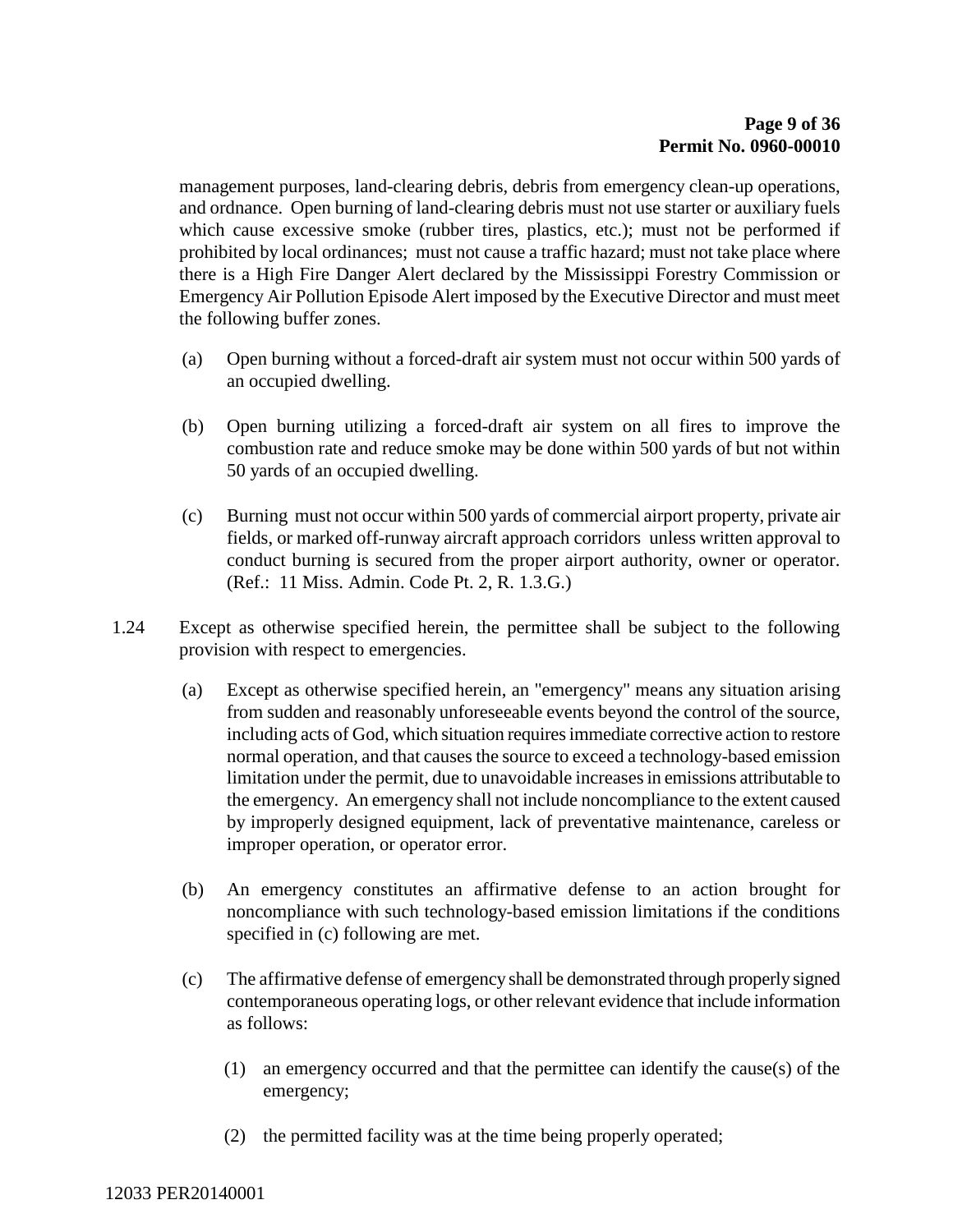- (3) during the period of the emergency the permittee took all reasonable steps to minimize levels of emissions that exceeded the emission standards, or other requirements in the permit; and
- (4) the permittee submitted notice of the emergency to the DEQ within 2 working days of the time when emission limitations were exceeded due to the emergency. This notice must contain a description of the emergency, any steps taken to mitigate emissions, and corrective actions taken.
- (d) In any enforcement proceeding, the permittee seeking to establish the occurrence of an emergency has the burden of proof.
- (e) This provision is in addition to any emergency or upset provision contained in any applicable requirement specified elsewhere herein. (Ref.: 11 Miss. Admin. Code Pt. 2, R. 6.3.G.)
- 1.25 Except as otherwise specified herein, the permittee shall be subject to the following provisions with respect to upsets, startups, shutdowns and maintenance.
	- (a) Upsets (as defined by 11 Miss. Admin. Code Pt. 2, R. 1.2.KK.)
		- (1) The occurrence of an upset constitutes an affirmative defense to an enforcement action brought for noncompliance with emission standards or other requirements of Applicable Rules and Regulations or any applicable permit if the permittee demonstrates through properly signed contemporaneous operating logs, or other relevant evidence that include information as follows:
			- (i) an upset occurred and that the permittee can identify the cause(s) of the upset;
			- (ii) the source was at the time being properly operated;
			- (iii) during the upset the permittee took all reasonable steps to minimize levels of emissions that exceeded the emission standards, or other requirements of Applicable Rules and Regulations or any applicable permit;
			- (iv) the permittee submitted notice of the upset to the DEQ within 5 working days of the time the upset began; and
			- (v) the notice of the upset shall contain a description of the upset, any steps taken to mitigate emissions, and corrective actions taken.
		- (2) In any enforcement proceeding, the permittee seeking to establish the occurrence of an upset has the burden of proof.

12033 PER20140001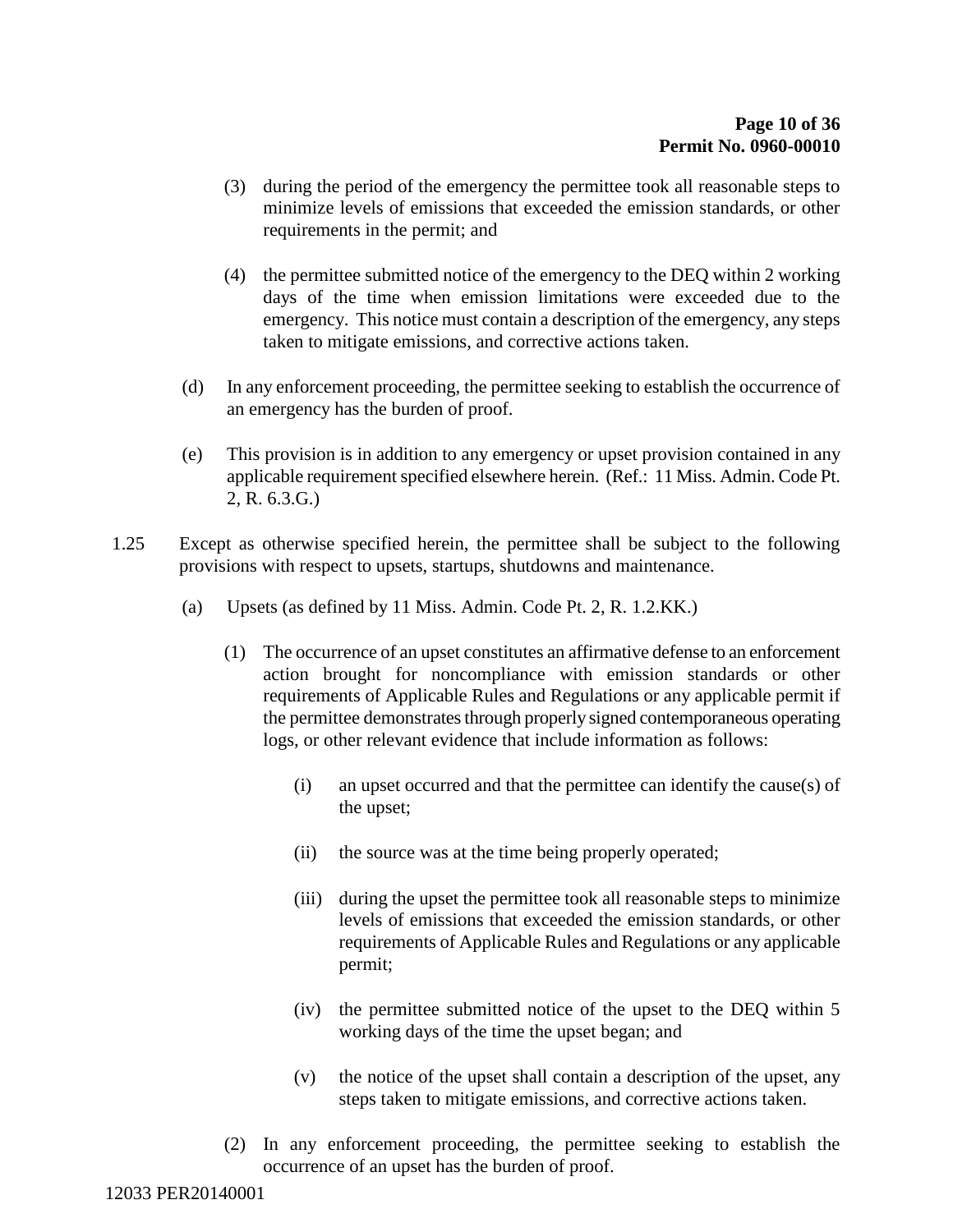- (3) This provision is in addition to any upset provision contained in any applicable requirement.
- (b) Startups and Shutdowns (as defined by 11 Miss. Admin. Code Pt. 2, R. 1.2.HH. & R. 1.2.CC.)
	- (1) Startups and shutdowns are part of normal source operation. Emissions limitations applicable to normal operation apply during startups and shutdowns except as follows:
		- (i) when sudden, unavoidable breakdowns occur during a startup or shutdown, the event may be classified as an upset subject to the requirements above;
		- (ii) when a startup or shutdown is infrequent, the duration of excess emissions is brief in each event, and the design of the source is such that the period of excess emissions cannot be avoided without causing damage to equipment or persons; or
		- (iii) when the emissions standards applicable during a startup or shutdown are defined by other requirements of Applicable Rules and Regulations or any applicable permit.
	- (2) In any enforcement proceeding, the permittee seeking to establish the applicability of any exception during a startup or shutdown has the burden of proof.
	- (3) In the event this startup and shutdown provision conflicts with another applicable requirement, the more stringent requirement shall apply.
- (c) Maintenance.
	- (1) Maintenance should be performed during planned shutdown or repair of process equipment such that excess emissions are avoided. Unavoidable maintenance that results in brief periods of excess emissions and that is necessary to prevent or minimize emergency conditions or equipment malfunctions constitutes an affirmative defense to an enforcement action brought for noncompliance with emission standards, or other regulatory requirements if the permittee can demonstrate the following:
		- (i) the permittee can identify the need for the maintenance;
		- (ii) the source was at the time being properly operated;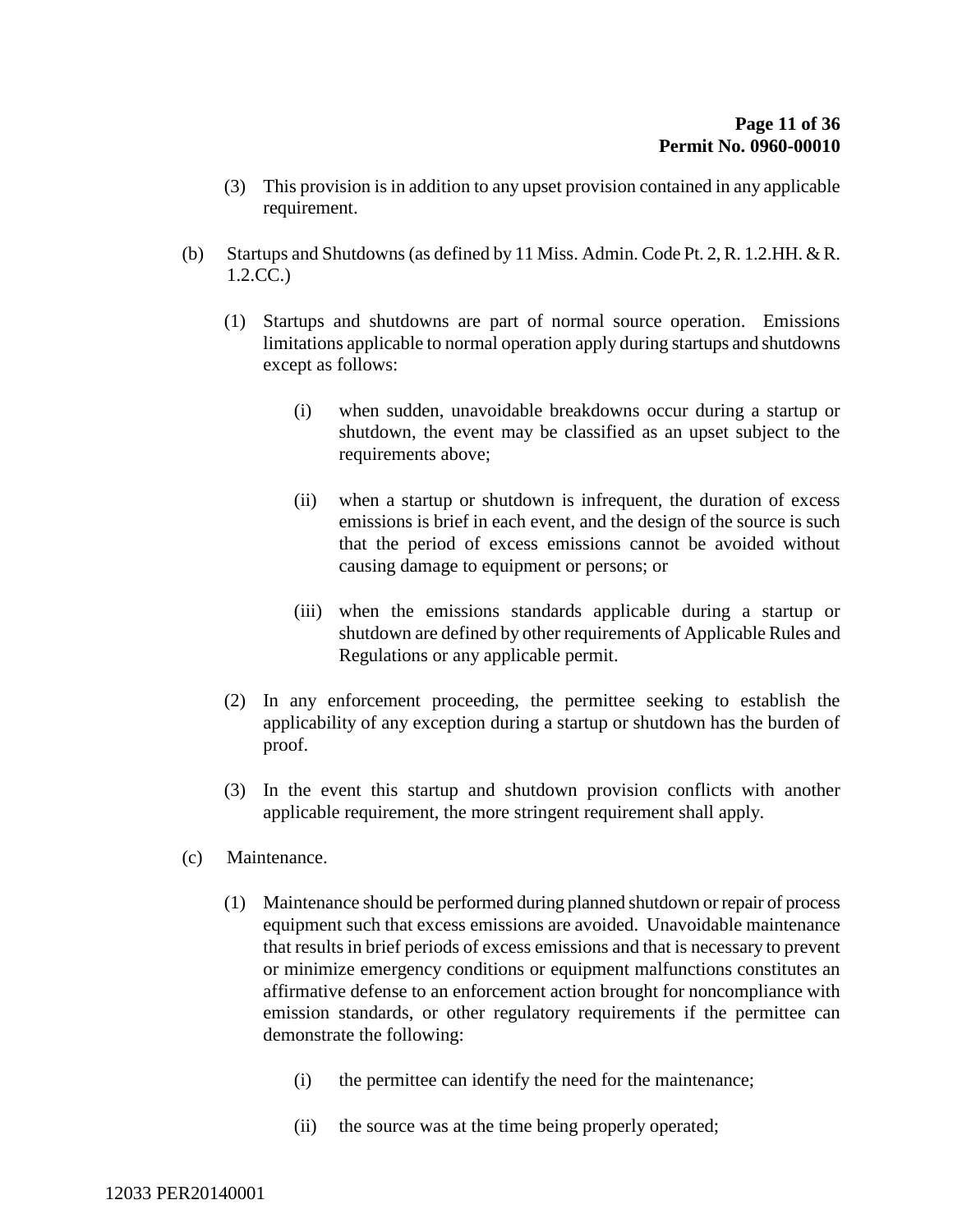- (iii) during the maintenance the permittee took all reasonable steps to minimize levels of emissions that exceeded the emission standards, or other requirements of Applicable Rules and Regulations or any applicable permit;
- (iv) the permittee submitted notice of the maintenance to the DEQ within 5 working days of the time the maintenance began or such other times as allowed by DEQ; and
- (v) the notice shall contain a description of the maintenance, any steps taken to mitigate emissions, and corrective actions taken.
- (2) In any enforcement proceeding, the permittee seeking to establish the applicability of this section has the burden of proof.
- (3) In the event this maintenance provision conflicts with another applicable requirement, the more stringent requirement shall apply. (Ref.: 11 Miss. Admin. Code Pt. 2, R. 1.10.)
- 1.26 The permittee shall comply with all applicable standards for demolition and renovation activities pursuant to the requirements of 40 CFR Part 61, Subpart M, as adopted by reference in Regulation 11 Miss Admin. Code Pt. 2, R. 1.8. The permittee shall not be required to obtain a modification of this permit in order to perform the referenced activities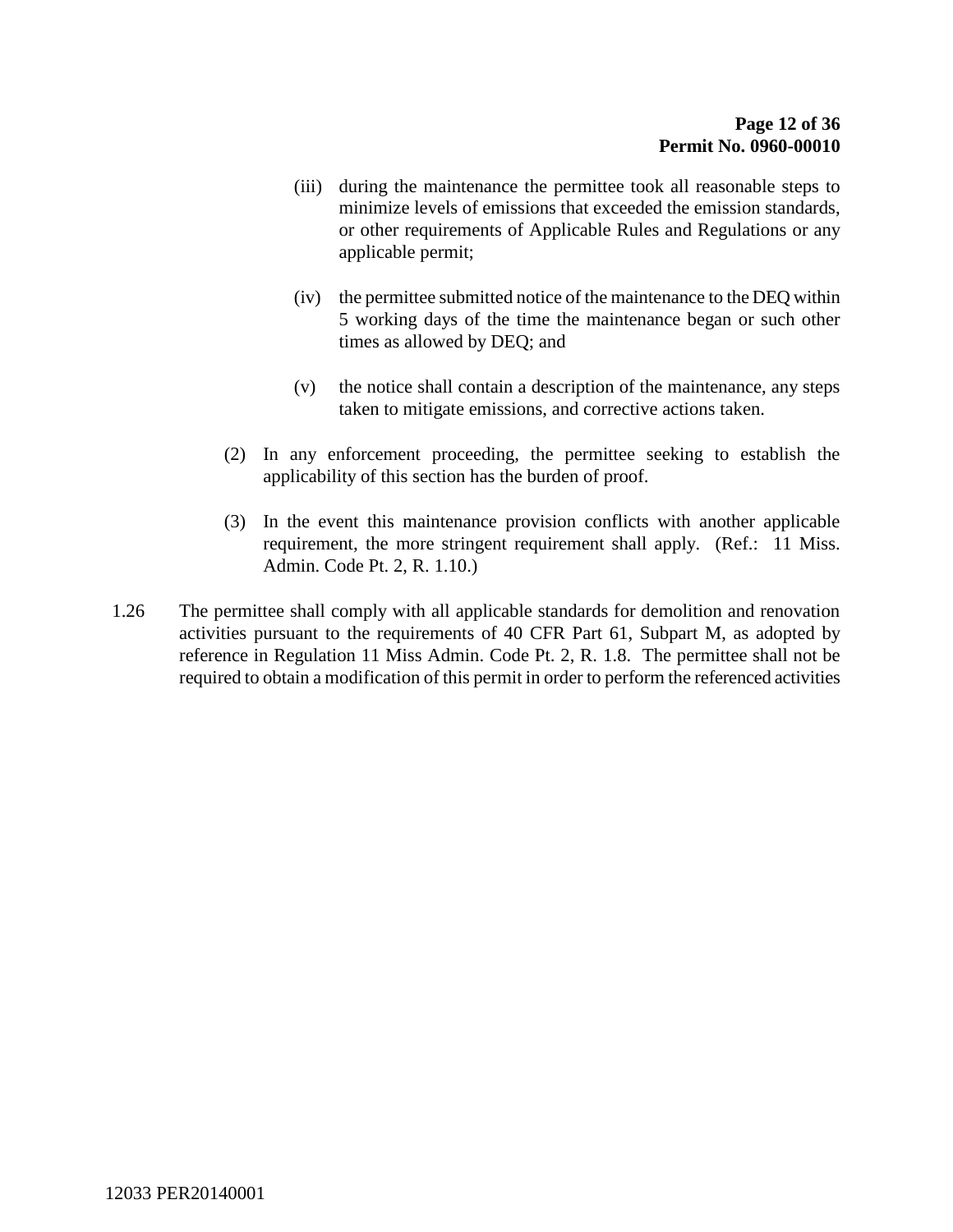# SECTION 2. EMISSION POINTS & POLLUTION CONTROL DEVICES

| <b>Emission Point</b>                               | Description                                                                                                                                                                                    |
|-----------------------------------------------------|------------------------------------------------------------------------------------------------------------------------------------------------------------------------------------------------|
| $AA-001$                                            | The No. 1 Erie City Woodwaste Boiler with a rated heat input capacity of 65 MMBTU/hr with a<br>multiclone (inherent to the operation of the boiler)                                            |
| $AA-002$                                            | The No. 2 Bigelow Woodwaste Boiler with a rated heat input capacity of 23 MMBTU/hr with an ash<br>arrestor (inherent to the operation of the boiler)                                           |
| $AA-003$                                            | Log Debarking and Green End Sawmill Operations                                                                                                                                                 |
| $AA-004$                                            | Coastal Planer Mill Shavings and Hogged Trim Pneumatically Transferred from AA-008 and AA-<br>009 via a cyclone to the Storage and Bin at Truck Loadout Area. Emissions vent from the cyclone. |
| $AA-006$                                            | Three batch steam-heated dry lumber kilns                                                                                                                                                      |
| $AA-007$                                            | One batch steam-heated dry lumber kiln                                                                                                                                                         |
| $AA-008$<br>(upon certification of<br>construction) | Planer Mill Shavings pneumatically conveyed via High Efficiency Cyclone to AA-004. Emissions<br>vent from the cyclone.                                                                         |
| $AA-009$<br>(upon certification of<br>construction) | Planer Shavings from Trim Saws and Hogged Trim from the Hog Crusher pneumatically conveyed<br>via High Efficiency Cyclone to AA-004. Emissions vent from the cyclone.                          |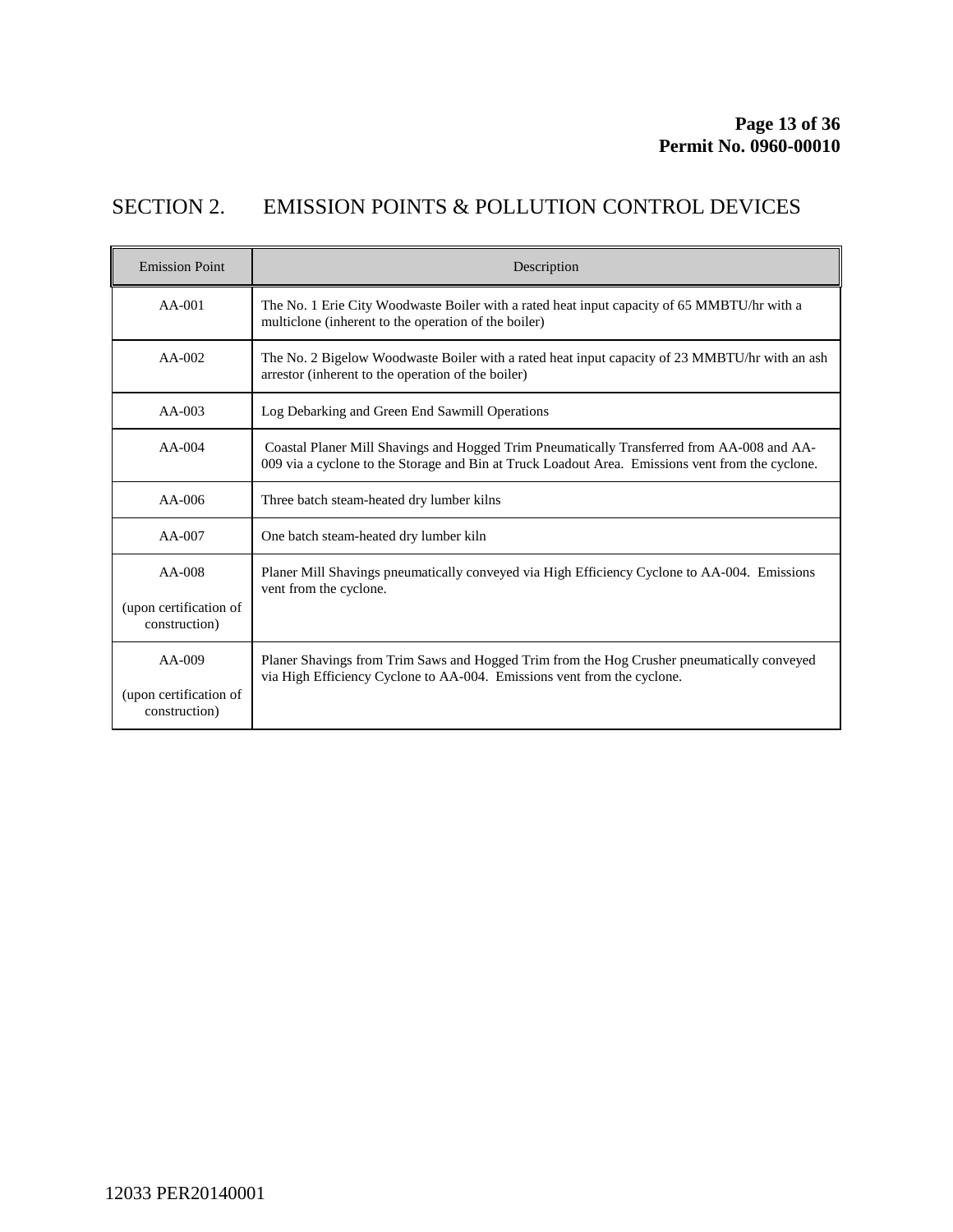## SECTION 3. EMISSION LIMITATIONS & STANDARDS

#### A. Facility-Wide Emission Limitations & Standards

- 3.A.1 Except as otherwise specified or limited herein, the permittee shall not cause, permit, or allow the emission of smoke from a point source into the open air from any manufacturing, industrial, commercial or waste disposal process which exceeds forty (40) percent opacity subject to the exceptions provided in (a)  $\&$  (b).
	- (a) Startup operations may produce emissions which exceed 40% opacity for up to fifteen (15) minutes per startup in any one hour and not to exceed three (3) startups per stack in any twenty-four (24) hour period.
	- (b) Emissions resulting from soot blowing operations shall be permitted provided such emissions do not exceed 60 percent opacity, and provided further that the aggregate duration of such emissions during any twenty-four (24) hour period does not exceed ten (10) minutes per billion BTU gross heating value of fuel in any one hour. (Ref.: 11 Miss. Admin. Code Pt. 2, R. 1.3.A.)
- 3.A.2 Except as otherwise specified or limited herein, the permittee shall not cause, allow, or permit the discharge into the ambient air from any point source or emissions, any air contaminant of such opacity as to obscure an observer's view to a degree in excess of 40% opacity, equivalent to that provided in Paragraph 3.A.1. This shall not apply to vision obscuration caused by uncombined water droplets. (Ref.: 11 Miss. Admin. Code Pt. 2, R. 1.3.B.)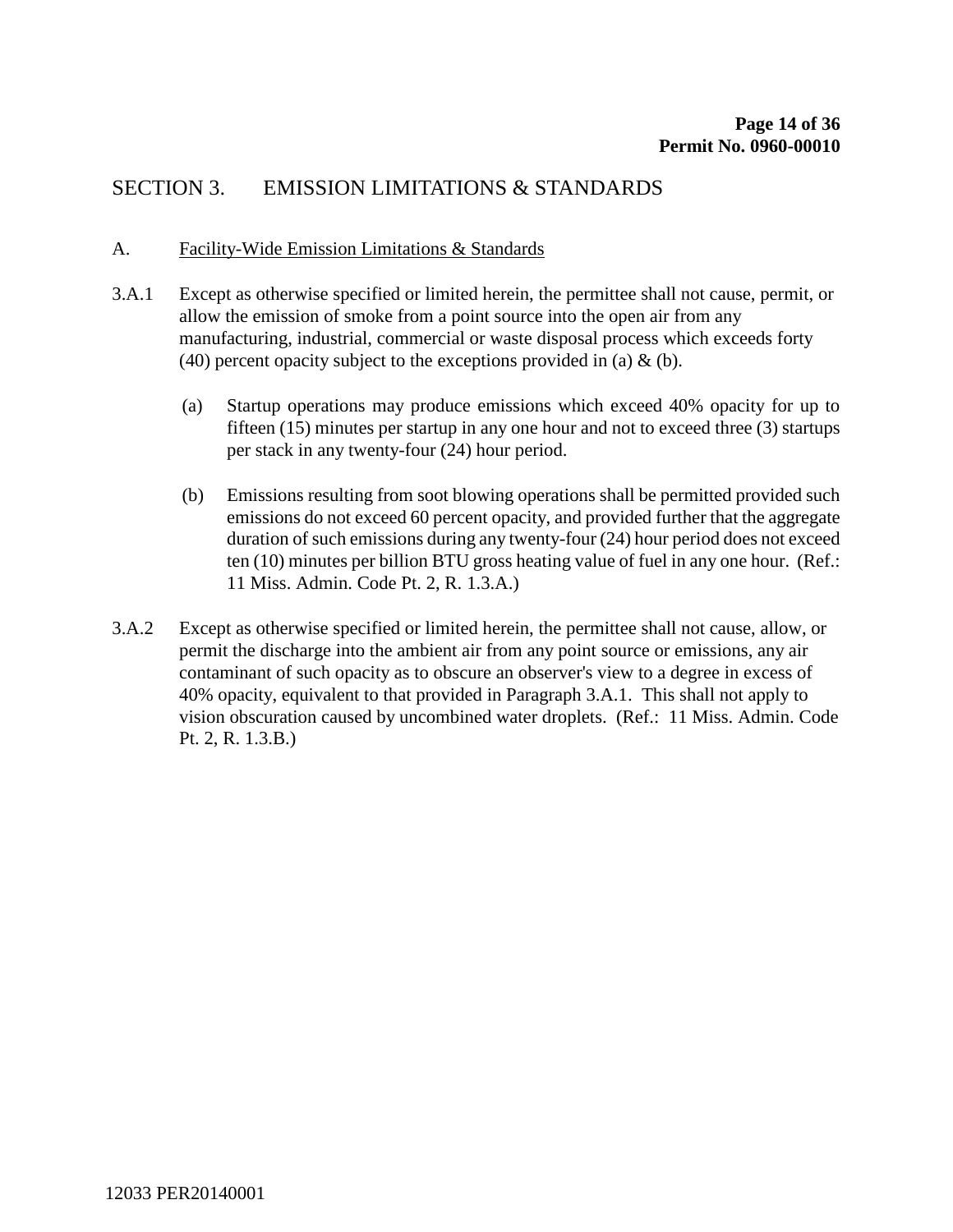# B. Emission Point Specific Emission Limitations & Standards

| Emission<br>Point(s)      | Applicable Requirement                                                                                                                                                                  | Pollutant/<br>Parameter             | Condition<br>Number | Limit/Standard                                                                                                                                                                                                                                       |
|---------------------------|-----------------------------------------------------------------------------------------------------------------------------------------------------------------------------------------|-------------------------------------|---------------------|------------------------------------------------------------------------------------------------------------------------------------------------------------------------------------------------------------------------------------------------------|
| AA-001<br>and<br>$AA-002$ | NESHAP for Industrial,<br>Commercial, and Institutional<br>Boilers and Process Heaters, 40<br>CFR Part 63, Subpart DDDDD,<br>40 CFR 63.7485, 63.7490,<br>63.7495(b), 63.7499(h) and (l) | HAP                                 | 3.B.1               | General Applicability                                                                                                                                                                                                                                |
|                           | 40 CFR $63.7500(a)(3)$ and<br>63.7500(f)                                                                                                                                                | General<br>Operating<br>Requirement | 3.B.2               | See Condition                                                                                                                                                                                                                                        |
|                           | 40 CFR 63.7510(a), Table 2                                                                                                                                                              | Filterable PM                       | 3.B.3               | 0.44 lb/MMBTU of heat input or 0.55<br>lb/MMBTU of steam output                                                                                                                                                                                      |
|                           | 40 CFR 63.7510(a), Table 2<br>40 CFR 63.7500(a)(2) and Table 4                                                                                                                          | $\rm CO$                            |                     | 3,500 ppmv corrected to 3 percent<br>oxygen, 3-run average; or 3.5 lb/MMBtu<br>of steam output, 3-run average                                                                                                                                        |
|                           | of Subpart DDDDD                                                                                                                                                                        | Hg                                  |                     | 0.0000057 lb/MMBTU of heat input or<br>0.0000064 lb/MMBTU of steam output                                                                                                                                                                            |
|                           |                                                                                                                                                                                         | <b>HCl</b>                          |                     | 0.022 lb/MMBTU of heat input or 0.025<br>lb/MMBTU of steam output                                                                                                                                                                                    |
|                           |                                                                                                                                                                                         | Operating<br>Limits                 | 3.B.4               | See Condition                                                                                                                                                                                                                                        |
|                           | 11 Miss. Admin. Code Pt. 2, R.<br>1.4.A(1)                                                                                                                                              | SO <sub>2</sub>                     | 3.B.5               | 4.8 lb/MMBTU                                                                                                                                                                                                                                         |
|                           | 11 Miss. Admin. Code Pt. 2, R.<br>1.3.A.                                                                                                                                                | Opacity                             | 3.A.1               | 40%                                                                                                                                                                                                                                                  |
|                           | Title V Permit issued October 1,<br>2004, and as modified in TV<br>Permit issued June 11, 2008 and<br>December 9, 2009                                                                  | Fuel<br>Restriction                 | 3.B.8               | Woodwaste is defined as sawdust, bark,<br>green chips, dry chips, ends, plywood<br>trim, and planer shavings.<br>Uncontaminated woodwaste (sawdust,<br>bark, and green chips) may be purchased<br>from outside sources including Koppers<br>Company. |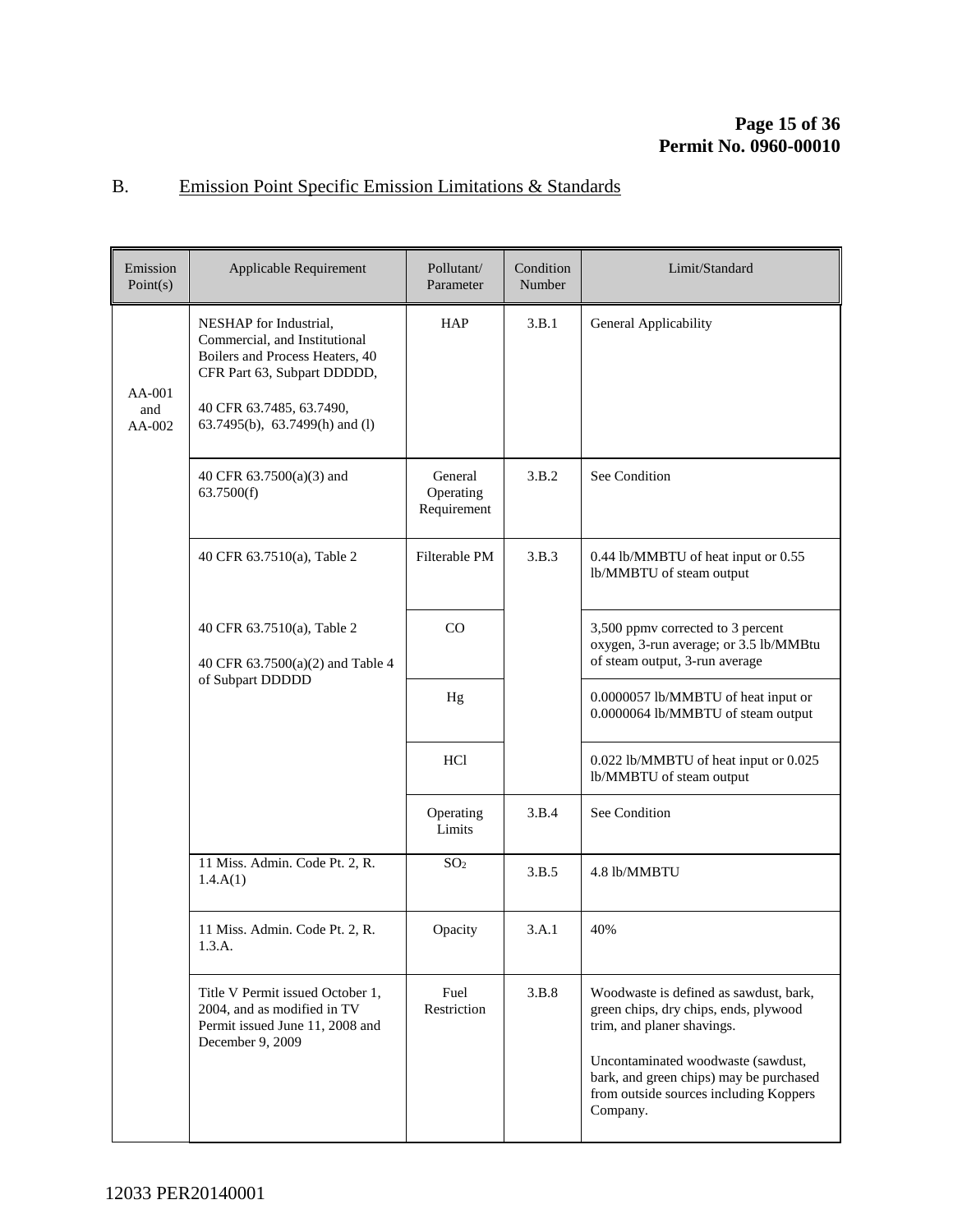#### **Page 16 of [36](#page-35-0) Permit No. 0960-00010**

| Emission<br>Point(s)                                                  | Applicable Requirement                                                                                                                      | Pollutant/<br>Parameter | Condition<br>Number | Limit/Standard                                                                                                                    |
|-----------------------------------------------------------------------|---------------------------------------------------------------------------------------------------------------------------------------------|-------------------------|---------------------|-----------------------------------------------------------------------------------------------------------------------------------|
| $AA-003$ .<br>AA-004.<br>$AA-006$ .<br>AA-007,<br>AA-008.<br>$AA-009$ | 11 Miss. Admin. Code Pt. 2, R.<br>$1.3.F(1)$ .                                                                                              | <b>PM</b>               | 3.B.6               | $E=4.1p^{0.67}$                                                                                                                   |
|                                                                       | 11 Miss. Admin. Code Pt. 2, R.<br>1.3.B.                                                                                                    | Opacity                 | 3.A.2               | 40%                                                                                                                               |
| $AA-007$                                                              | Prevention of Significant<br>Deterioration (PSD) Permit to<br>Construct issued December 3.<br>2015                                          | <b>VOCs</b>             | 3.B.7               | 4.09 pounds per thousand board feet not<br>to exceed 112 tons per year of VOCs<br>54,750 thousand board-feet per year<br>(MBF/yr) |
| $AA-006$<br>and<br>$AA-007$                                           | Prevention of Significant<br>Deterioration (PSD) Permit to<br>Construct issued December 3.<br>2015                                          | <b>VOCs</b>             | 3.B.7               | 200 million board feet per year                                                                                                   |
|                                                                       | 40 CFR Part 63, Subpart DDDD -<br>National Emission Standards for<br>Hazardous Air Pollutants for<br>Plywood and Composite Wood<br>Products | HAPs                    | 3.B.9               | Applicability (40 CFR 63 Subpart DDDD)                                                                                            |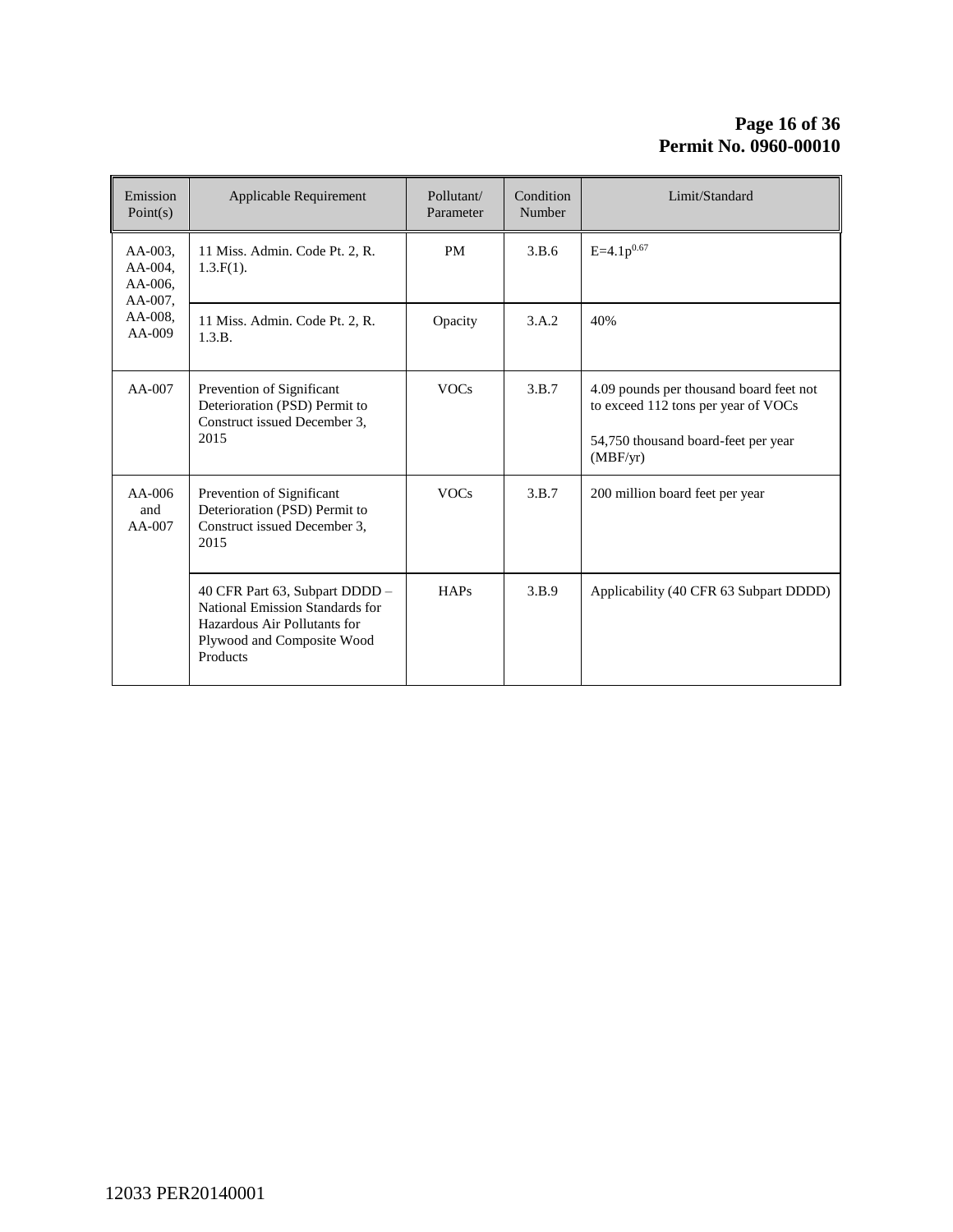- 3.B.1 Emission Points AA-001 and AA-002 are subject to and shall comply with the National Emission Standards for Hazardous Air Pollutants for Major Sources: Industrial, Commercial, and Institutional Boilers and Process Heaters, 40 CFR Part 63, Subpart DDDDD. Emission Points AA-001 and AA-002 are existing large boilers that are in the "hybrid suspension/grate burner designed to burn wet biomass/bio-based solid" fuel subcategory as listed in 40 CFR 63.7499(h) and as defined in 63.7575. The permittee shall comply with all applicable requirements in 40 CFR 63 Subpart DDDDD by no later than January 31, 2017. (Ref.: 40 CFR 63.7485, 63.7490, 63.7495(b), 63.7499(h) and  $(l)$ )
- 3.B.2 Beginning January 31, 2017, the permittee shall operate and maintain Emission Points AA-001 and AA-002, including any associated pollution control equipment and monitoring equipment, in a manner consistent with safety and good air pollution control practices for minimizing emissions.

For Emission Points AA-001 and AA-002, the emission limits, work practice standards, and operating limits apply at all times the emission points are in operation, except during startup and shutdown during which time the permittee shall comply with Condition 3.D.3 of this permit. (Ref.: 40 CFR §63.7500(a)(3), § 63.7500(f), and  $§63.7505(a)$ 

- 3.B.3 Beginning January 31, 2017, emissions from Emission Points AA-001 and AA-002 shall not exceed:
	- (a) Filterable PM 0.44 lb/MMBtu of heat input or 0.55 lb/MMBTU of steam output
	- (b)  $CO 3,500$  ppmv at 3 percent oxygen, 3-run average; or 3.5 lb/MMBtu of steam output, 3-run average
	- (c) HCl 0.022 lb/MMBtu of heat input or 0.025 lb/MMBTU of steam output
	- (d) Mercury 0.0000057 lb/MMBtu of heat input or 0.0000064 lb/MMBTU of steam output.  $(Ref.: 40 CFR 63.7500(a)(1)$  and Table 2 of Subpart DDDDD))
- 3.B.4 Beginning January 31, 2017, Emission Points AA-001 and AA-002 shall meet the following operating limits from Table 4 of Subpart DDDDD that are applicable to each boiler:
	- (a) Maintain the daily 30-Day rolling average operating load of each boiler so that it does not exceed 110 percent of the highest hourly average operating load recorded during the most recent performance test.
	- (b) Operate the oxygen trim system on each boiler with the oxygen level set no lower than the lowest hourly average oxygen concentration measured during the most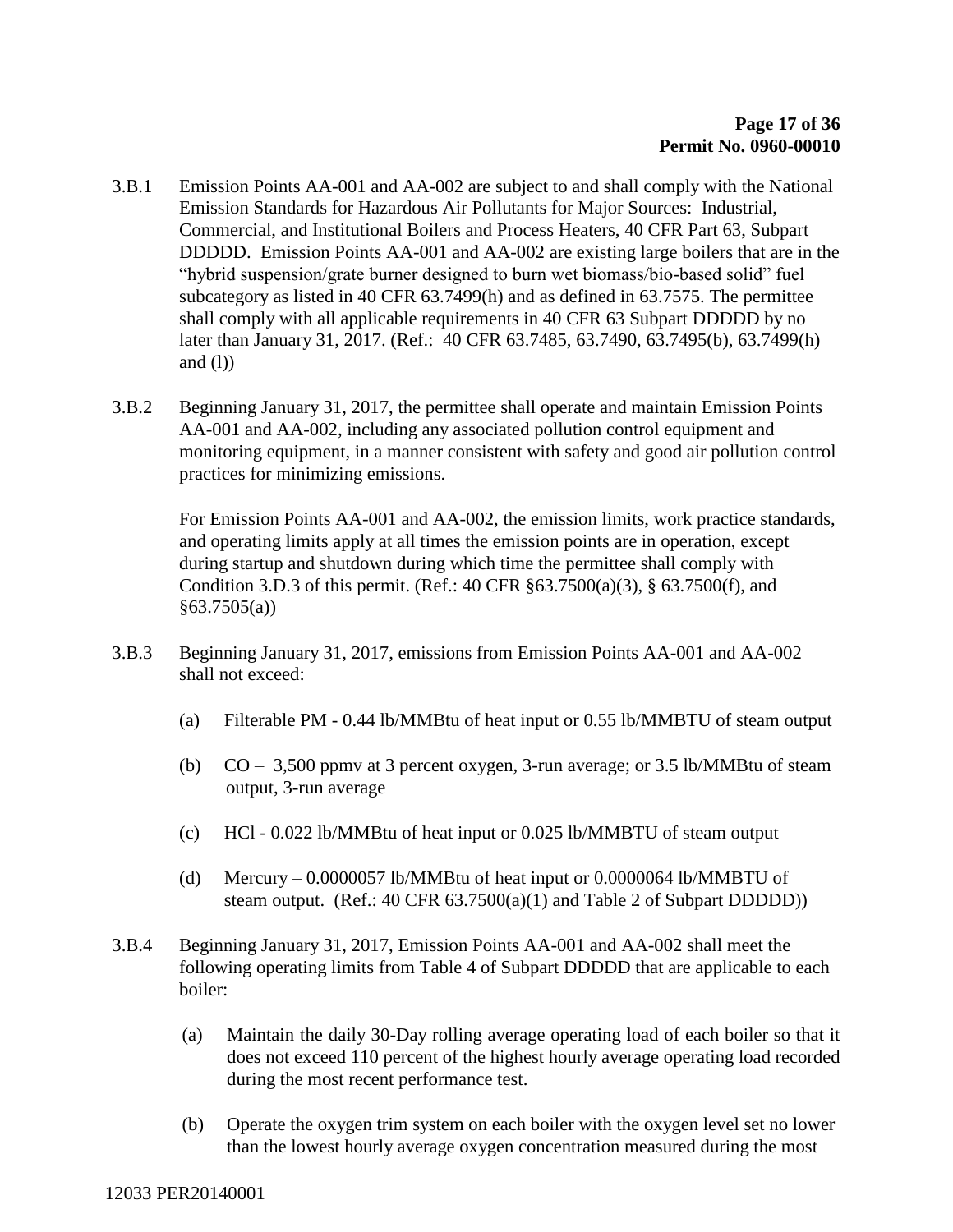recent CO performance test according to Table 7 of Subpart DDDDD. (Ref.: 40 CFR 63.7500(a)(2) and Items 7 and 8 of Table 4)

- 3.B.5 For Emission Points AA-001 and AA-002, the maximum discharge of sulfur oxides from any fuel burning installation in which the fuel is burned primarily to produce heat or power by indirect heat transfer shall not exceed 4.8 pounds (measured as sulfur dioxide) per million BTU heat input. (Ref.: 11 Miss. Admin. Code Pt. 2, R. 1.4.A(1).)
- 3.B.6 For Emission Points AA-003, AA-004, AA-006, AA-007, AA-008 and AA-009, no person shall cause, permit, or allow the emission from any manufacturing process, in any one hour from any point source, particulate matter in total quantities in excess of the amount determined by the relationship:

$$
E=4.1p^{0.67}
$$

Where E is the emission rate in pounds per hour and p is the process weight input in tons per hour.

Conveyor discharge of coarse solid matter may be allowed if no nuisance is created beyond the property boundary where the discharge occurs.(Ref.:11 Miss. Admin. Code Pt. 2, R. 1.3.F(1).)

3.B.7 For Emission Point AA-007, the permittee shall limit the total annual throughput through the kiln to 54,750 thousand board-feet per year (MBF/yr) and for Emission Points AA-006 and AA-007, the permittee shall limit the total annual throughput through the kilns to 200 million board feet per year (MMBF/yr). The lumber throughput must be measured on a daily basis and tracked on 12-month rolling total.

For Emission Point AA-007, the permittee shall limit VOC emissions to 4.09 lb/MBF not to exceed 112 tons/yr, as determined by monitoring of throughput and recordkeeping. (Ref.: PSD Permit to Construct issued on December 3, 2015)

- 3.B.8 For Emissions Points AA-001 and AA-002, the permittee shall burn no fuels other than woodwaste. For purposes of this permit, woodwaste is defined as sawdust, bark, green chips, dry chips, ends, plywood trim, and planer shavings. Uncontaminated woodwaste (sawdust, bark, and green chips) may be purchased from outside sources including Koppers Company. (Ref.: Title V Permit issued October 1, 2004, and as modified in TV Permit issued June 11, 2008 and December 9, 2009)
- 3.B.9 Emission Point AA-006 and AA-007 is subject to and shall comply with the National Emission Standards for Hazardous Air Pollutants: Plywood and Composite Wood Products, 40 CFR 63 Subpart DDDD. These units are affected sources per 40 CFR 63.2231(a) of the rule; however, the only applicable requirement was the initial notification. There are no other applicable reporting requirements for these emission points in Subpart DDDD. (Ref. 40 CFR 63.2252)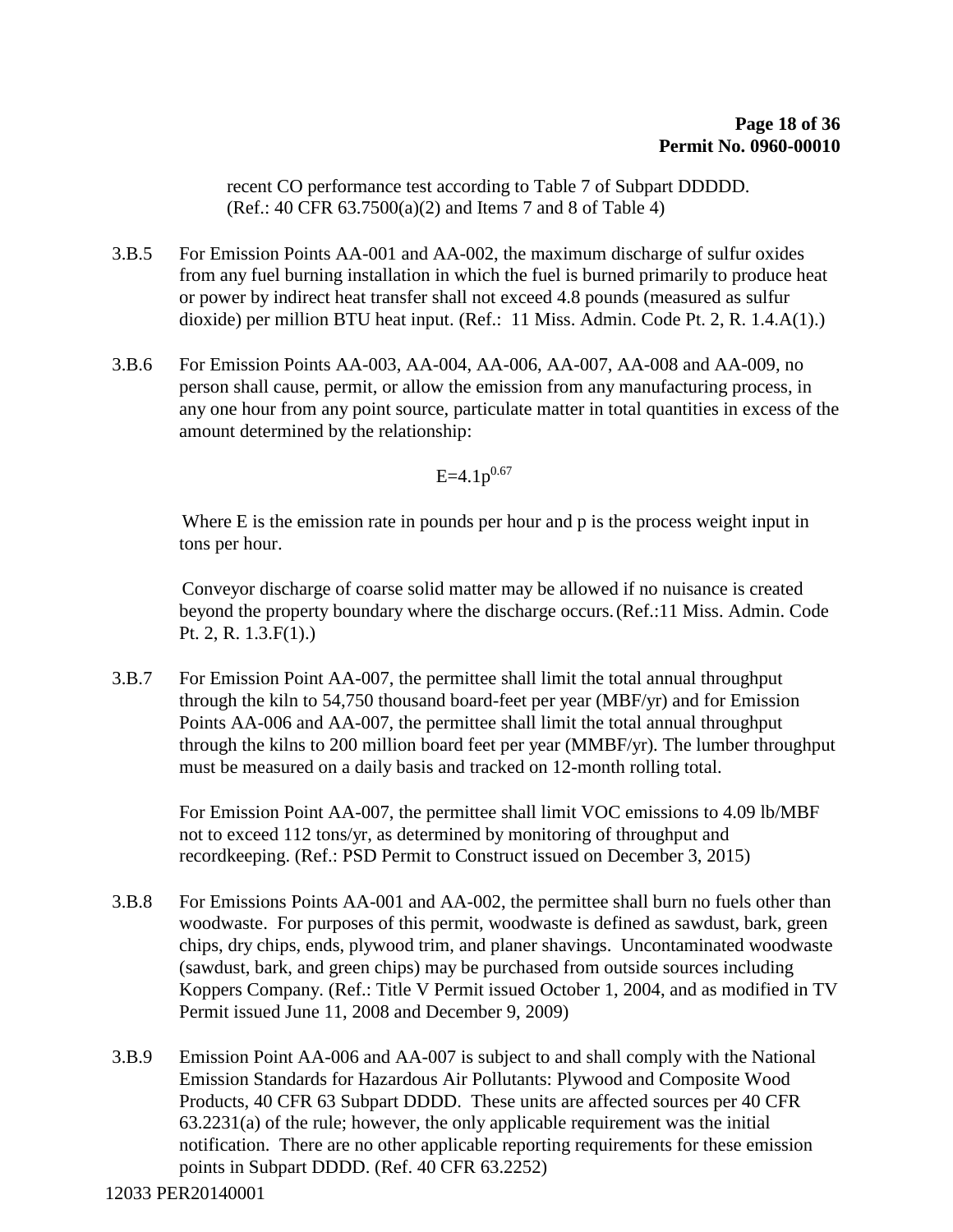#### C. Insignificant and Trivial Activity Emission Limitations & Standards

| Applicable Requirement                      | Condition Number(s) | Pollutant/Parameter | Limit/Standard |
|---------------------------------------------|---------------------|---------------------|----------------|
| 11 Miss. Admin. Code Pt. 2, R. 1.3.D(1)(a). | 3.C.1               | <b>PM</b>           | 0.6 lbs/MMBTU  |
| 11 Miss. Admin. Code Pt. 2, R. 1.4.A(1).    | 3.C.2               | SO <sub>2</sub>     | 4.8 lbs/MMBTU  |

- 3.C.1 The maximum permissible emission of ash and/or particulate matter from fossil fuel burning installations of less than 10 million BTU per hour heat input shall not exceed 0.6 pounds per million BTU per hour heat input. (Ref.: 11 Miss. Admin. Code Pt. 2, R.  $1.3.D(1)(a)$ .
- 3.C.2 The maximum discharge of sulfur oxides from any fuel burning installation in which the fuel is burned primarily to produce heat or power by indirect heat transfer shall not exceed 4.8 pounds (measured as sulfur dioxide) per million BTU heat input. (Ref.: 11 Miss. Admin. Code Pt. 2, R. 1.4.A(1).)

#### D. Work Practice Standards

| Emission<br>Point(s)        | Applicable Requirement                                                                            | Condition<br>Number(s) | Limit/Standard                  |
|-----------------------------|---------------------------------------------------------------------------------------------------|------------------------|---------------------------------|
| $AA-001$<br>and<br>$AA-002$ | 40 CFR 63, Subpart DDDDD, §63.7510(e), §63.7575<br>and Item 4 of Table 3                          | 3.D.1                  | One-time Energy Assessment      |
|                             | 40 CFR 63, Subpart DDDDD, §63.7540(a)(10)(i)-<br>$(vi)$ , $(12)$ and $(13)$ and Item 1 of Table 3 | 3.D.2                  | Initial and Subsequent Tune-ups |
|                             | 40 CFR 63, Subpart DDDDD §63.7500 and Items 5<br>and 6 of Table 3                                 | 3.D.3                  | Startup and shutdown conditions |

3.D.1 For Emission Points AA-001 and AA-002 the permittee must have a qualified energy assessor complete a one-time energy assessment as defined in §63.7575 by **January 31, 2017**. An energy assessment that has been completed after January 1, 2008, that meets or is amended to meet the energy assessment requirements listed in (a) through (h) below satisfies the energy assessment requirement. A facility that operated under an energy management program developed according to the ENERGY STAR guidelines for energy management or compatible with ISO 50001 for at least one year between January 1, 2008 and the compliance date specified in § 63.7495 that includes the affected units also satisfies the energy assessment requirement. The energy assessment must include all data elements listed in (a) through (h) below with the extent of the evaluation for items (a) through (e) being appropriate for the on-site technical hours specified for an energy assessment in §63.7575.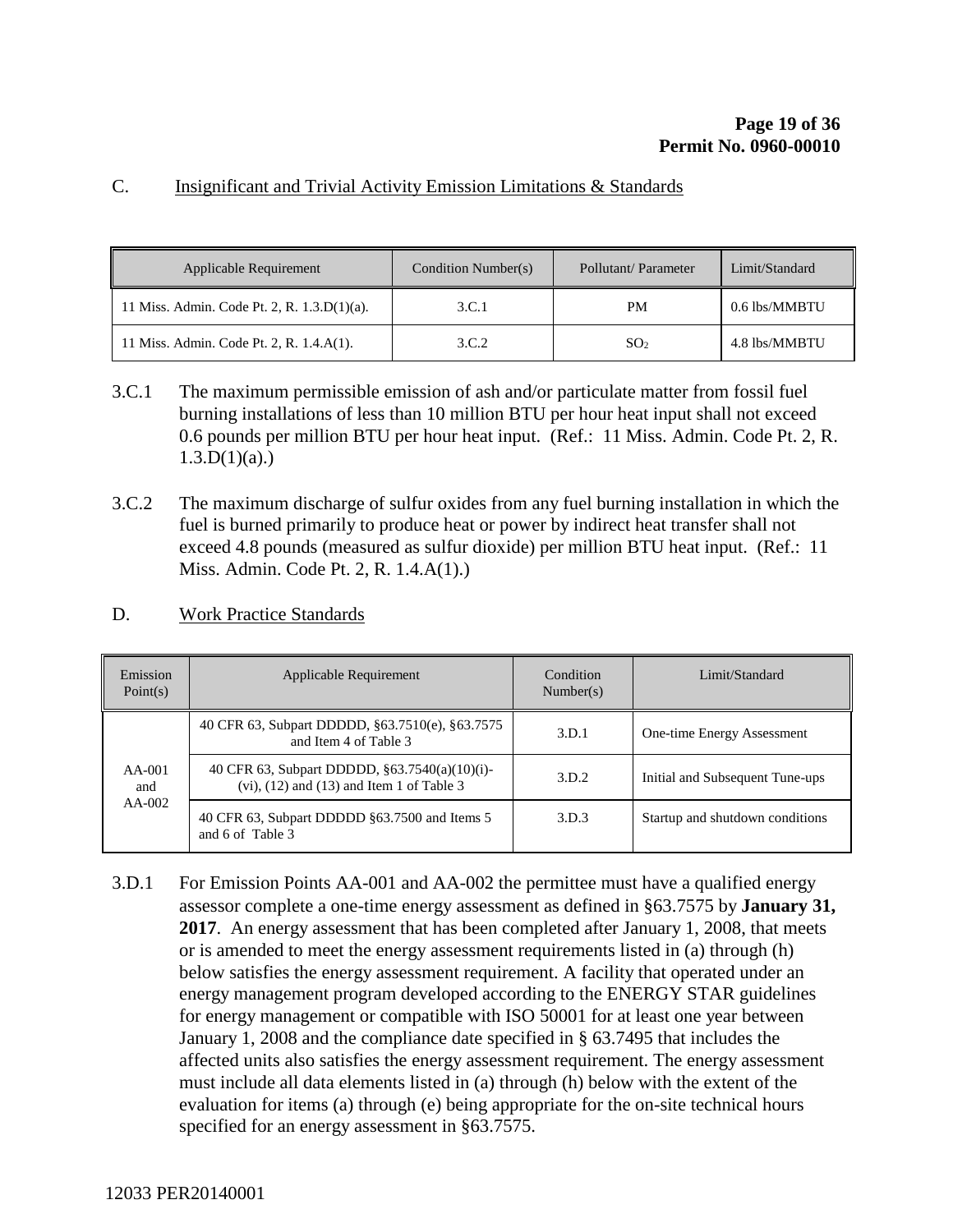- (a) A visual inspection of the boiler or process heater system.
- (b) An evaluation of operating characteristics of the boiler or process heater systems, specifications of energy using systems, operating and maintenance procedures, and unusual operating constraints.
- (c) An inventory of major energy use systems consuming energy from affected boilers and process heaters and which are under the control of the boiler/process heater owner/operator.
- (d) A review of available architectural and engineering plans, facility operation and maintenance procedures and logs, and fuel usage.
- (e) A review of the facility's energy management program and provide recommendations for improvements consistent with the definition of energy management program, if identified.
- (f) A list of cost-effective energy conservation measures that are within the facility's control.
- (g) A list of the energy savings potential of the energy conservation measures identified.
- (h) A comprehensive report detailing the ways to improve efficiency, the cost of specific improvements, benefits, and the time frame for recouping those investments. (Ref.: 40 CFR 63.7510(e), 63.7575 and Item 4 of Table 3 in Subpart DDDDD)
- 3.D.2 For Emission Points AA-001 and AA-002 the permittee shall complete an initial tuneup in accordance with (a) through (f) below by **January 31, 2017**. The subsequent required tune-ups identified below shall also be in accordance with (a) through (f) below.

Beginning **January 31, 2017**, the subsequent tune-ups for Emission Points AA-001 and AA-002 shall be completed no more than 61 months after the previous one. If the unit is not operating on the required date of the tune-up, the tune-up must be conducted within 30 calendar days of startup.

(a) As applicable, inspect the burner, and clean or replace any components of the burner as necessary (you may delay the burner inspection until the next scheduled unit shutdown not to exceed 72 months from the previous inspection). At units where entry into a piece of process equipment or into a storage vessel is required to complete the tune-up inspections, inspections are required only during planned entries into the storage vessel or process equipment;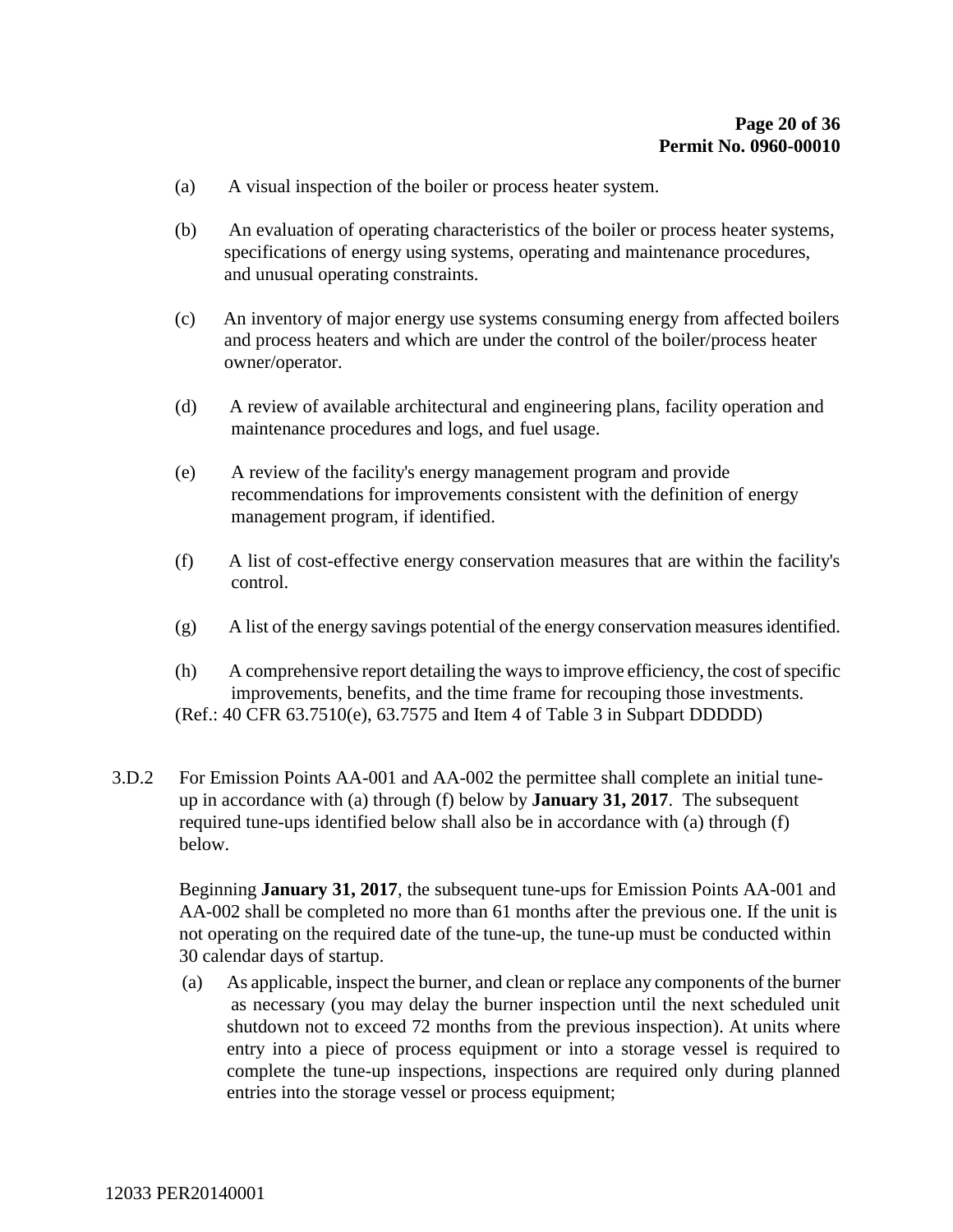- (b) Inspect the flame pattern, as applicable, and adjust the burner as necessary to optimize the flame pattern. The adjustment should be consistent with the manufacturer's specifications, if available;
- (c) Inspect the system controlling the air-to-fuel ratio, as applicable, and ensure that it is correctly calibrated and functioning properly (you may delay the inspection until the next scheduled unit shutdown);
- (d) Optimize total emissions of CO. This optimization should be consistent with the manufacturer's specifications, if available, and with any  $NO<sub>X</sub>$  requirement to which the unit is subject;
- (e) Measure the concentrations in the effluent stream of CO in parts per million, by volume, and oxygen in volume percent, before and after the adjustments are made (measurements may be either on a dry or wet basis, as long as it is the same basis before and after the adjustments are made). Measurements may be taken using a portable CO analyzer; and
- (f) Maintain on-site and submit, if requested by MDEQ, a report containing the following information:
	- (i) The concentrations of CO in the effluent stream in parts per million, by volume, and oxygen in volume percent, measured at high fire or typical operating load, before and after the tune-up of the boiler.
	- (ii) A description of any corrective actions taken as a part of the tune-up of the boiler.
	- (iii) The type and amount of fuel used over the 12 months prior to the tune-up of the boiler, but only if the unit was physically and legally capable of using more than one type of fuel during that period. Units sharing a fuel meter may estimate the fuel use by each unit.

(Ref.: 40 CFR 63.7510(e), 63.7515(d), 63.7540(a)(10), (12) and (13) and Table 3 of Subpart DDDDD)

- 3.D.3 Beginning **January 31, 2017**, for emission points AA-001 and AA-002, the permittee shall operate the boilers in accordance with the requirements found in (a) through (e) during periods of startup and shutdown:
	- a) For startup the permittee must use one or a combination of the following clean fuels: Natural gas, synthetic natural gas, propane, other Gas 1 fuels, distillate oil, syngas, ultra-low sulfur diesel, fuel oil-soaked rags, kerosene, hydrogen, paper, cardboard, refinery gas, liquefied petroleum gas, clean dry biomass, and any fuels meeting the appropriate HCl, mercury and TSM emission standards by fuel analysis.
	- b) Emissions must be vented to the main stacks and all control devices must be engaged if the permittee starts burning non-clean biomass during startup or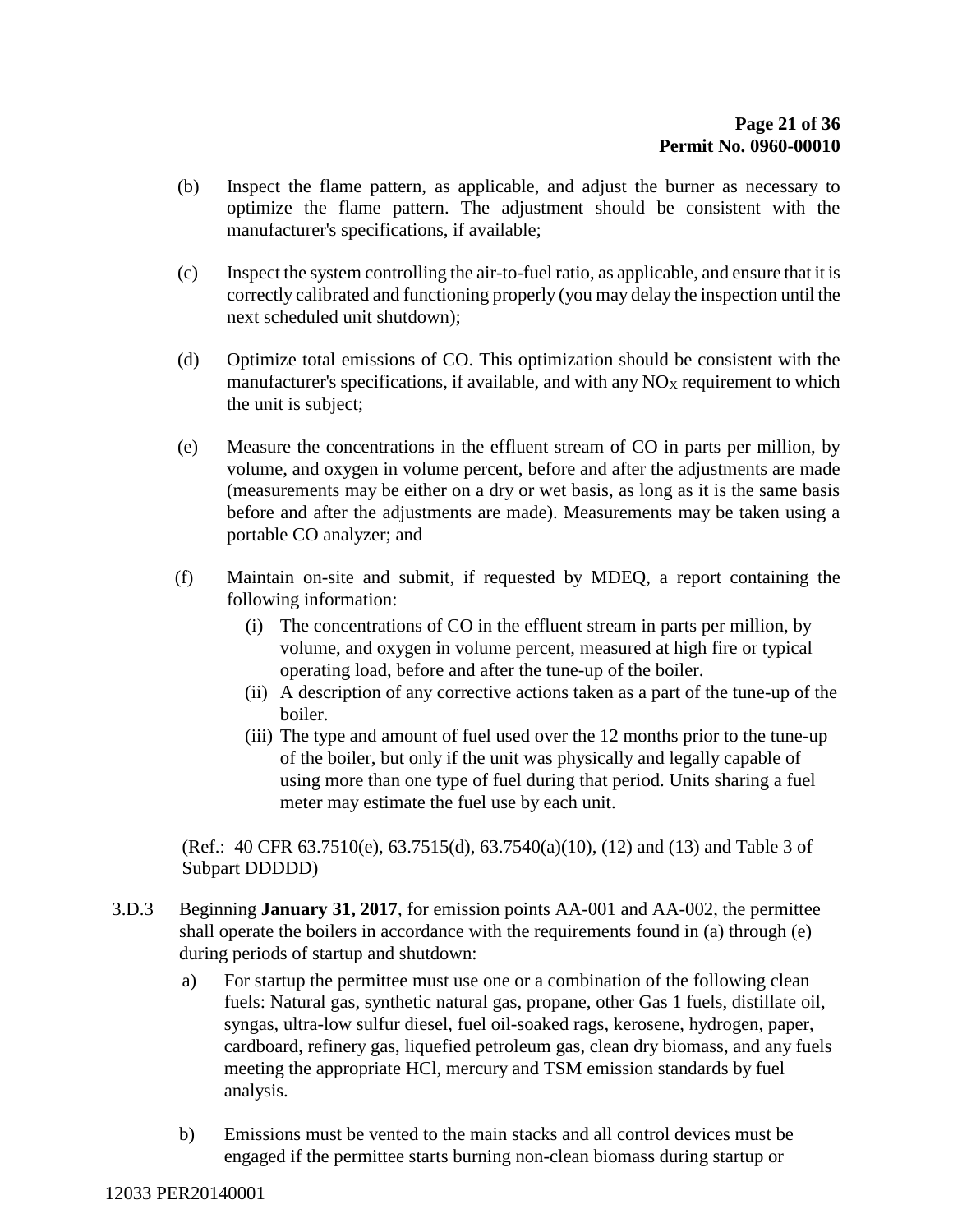shutdown.

c) All applicable records required by Condition 5.B.4 (g) and (h) must be kept during periods of startup and shutdown.

(Ref.: 40 CFR 63.7500(f), 63.7540(d), 63.7555 and Items 5 and 6 of Table 3 of Subpart DDDDD)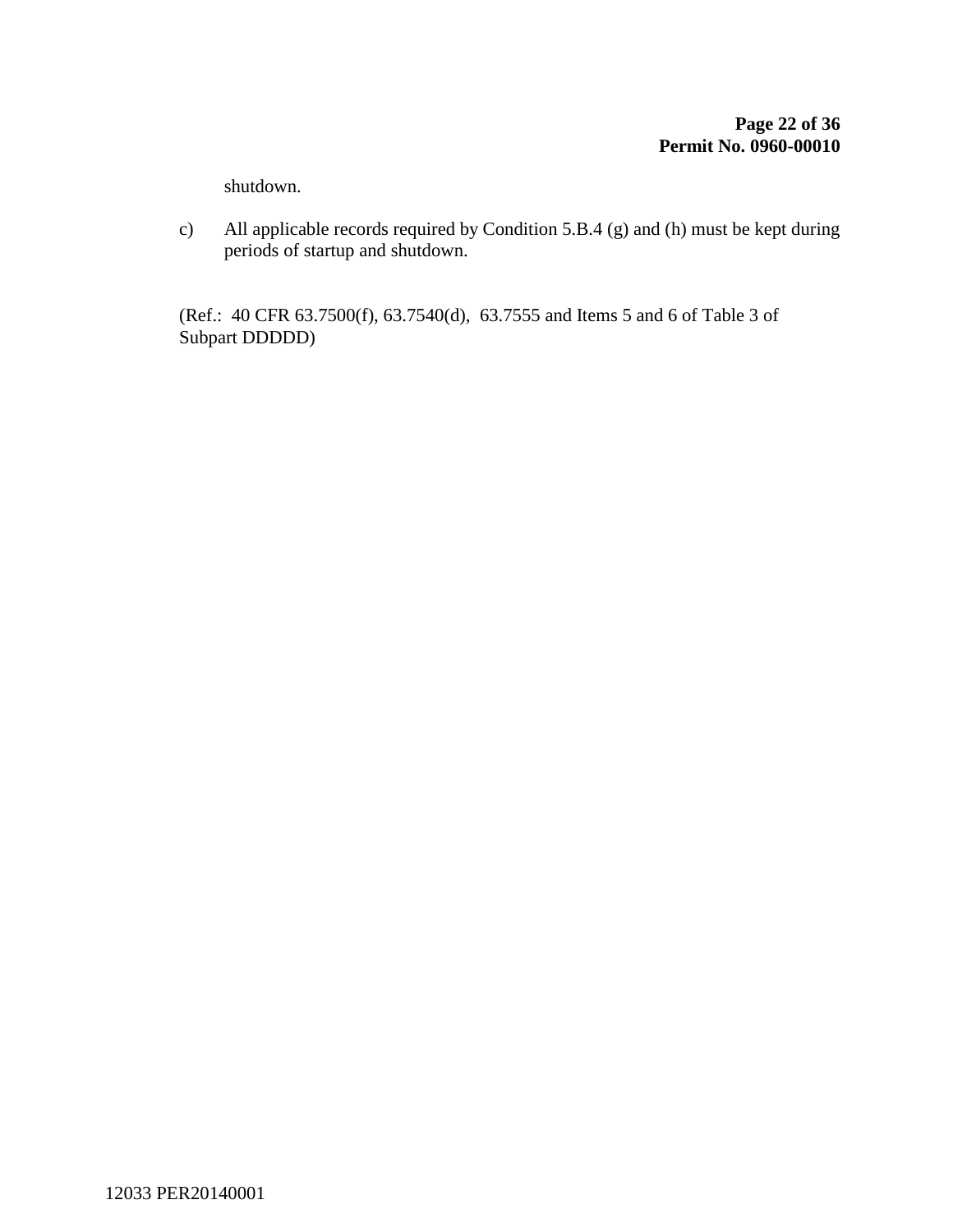### SECTION 4. COMPLIANCE SCHEDULE

- 4.1 Unless otherwise specified herein, the permittee shall be in compliance with all requirements contained herein upon issuance of this permit.
- 4.2 Except as otherwise specified herein, the permittee shall submit to the Permit Board and to the Administrator of EPA Region IV a certification of compliance with permit terms and conditions, including emission limitations, standards, or work practices, by January 31 for the preceding calendar year. Each compliance certification shall include the following:
	- (a) the identification of each term or condition of the permit that is the basis of the certification;
	- (b) the compliance status;
	- (c) whether compliance was continuous or intermittent;
	- (d) the method(s) used for determining the compliance status of the source, currently and over the applicable reporting period;
	- (e) such other facts as may be specified as pertinent in specific conditions elsewhere in this permit. (Ref.: 11 Miss. Admin. Code Pt. 2, R. 6.3.C(5)(a), (c), & (d).)
- 4.3 The permittee shall submit progress reports consistent with an applicable schedule of compliance and 11 Miss. Admin. Code Pt. 2, R. 6.2.C(8). semiannually, or at such other frequency as is specified in an applicable requirement or by the Permit Board. Such progress reports shall contain the following:
	- (a) dates for achieving the activities, milestone(s), or compliance required in the schedule of compliance, and dates when such activities, milestone(s) or compliance were achieved; and
	- (b) an explanation of why any dates in the schedule of compliance were not or will not be met, and any preventive or corrective measures adopted.
- 4.4 Emission Points AA-001 and AA-002 are subject to and must comply with all applicable requirements of the National Emission Standards for Hazardous Air Pollutants for Major Sources: Industrial, Commercial, and Institutional Boilers and Process Heaters, 40 CFR Part 63, Subpart DDDDD, by **January 31, 2017**.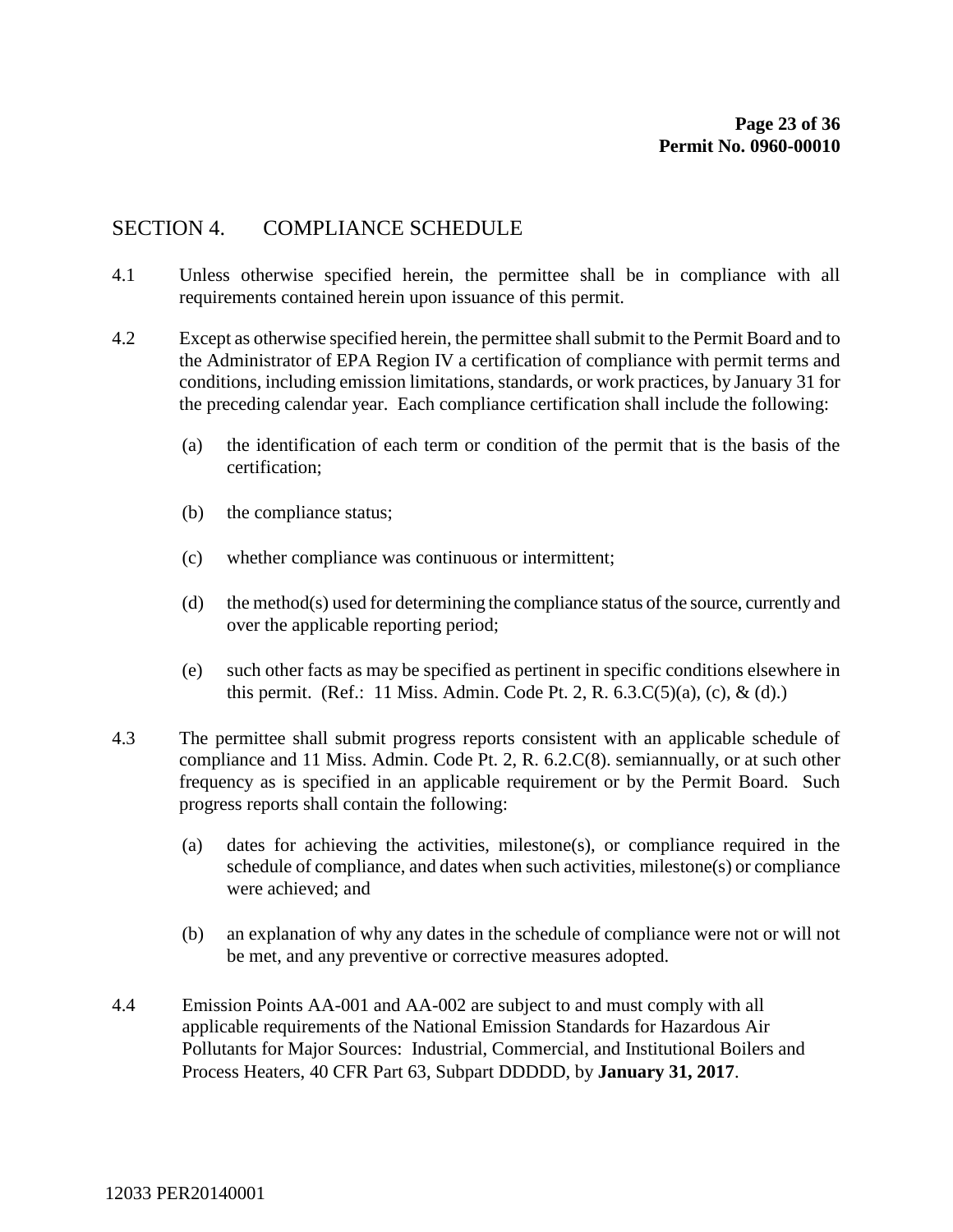## SECTION 5. MONITORING, RECORDKEEPING & REPORTING REQUIREMENTS

#### A. General Monitoring, Recordkeeping and Reporting Requirements

- 5.A.1 The permittee shall install, maintain, and operate equipment and/or institute procedures as necessary to perform the monitoring and recordkeeping specified below.
- 5.A.2 In addition to the recordkeeping specified below, the permittee shall include with all records of required monitoring information the following:
	- (a) the date, place as defined in the permit, and time of sampling or measurements;
	- (b) the date(s) analyses were performed;
	- (c) the company or entity that performed the analyses;
	- (d) the analytical techniques or methods used;
	- (e) the results of such analyses; and
	- (f) the operating conditions existing at the time of sampling or measurement. (Ref.: 11 Miss. Admin. Code Pt. 2, R. 6.3.A(3)(b)(1).)
- 5.A.3 Except where a longer duration is specified in an applicable requirement, the permittee shall retain records of all required monitoring data and support information for a period of at least five (5) years from the date of the monitoring sample, measurement, report, or application. Support information includes all calibration and maintenance records, all original strip-chart recordings for continuous monitoring instrumentation, and copies of all reports required by the permit. (Ref.: 11 Miss. Admin. Code Pt. 2, R.  $6.3.A(3)(b)(2)$ .)
- 5.A.4 Except as otherwise specified herein, the permittee shall submit reports of any required monitoring by July 31 and January 31 for the preceding six-month period. All instances of deviations from permit requirements must be clearly identified in such reports and all required reports must be certified by a responsible official consistent with 11 Miss. Admin. Code Pt. 2, R. 6.2.E. (Ref.: 11 Miss. Admin. Code Pt. 2, R. 6.3.A(3)(c)(1).)
- 5.A.5 Except as otherwise specified herein, the permittee shall report all deviations from permit requirements, including those attributable to upsets, the probable cause of such deviations, and any corrective actions or preventive measures taken. Said report shall be made within five (5) days of the time the deviation began. (Ref.: 11 Miss. Admin.

#### 12033 PER20140001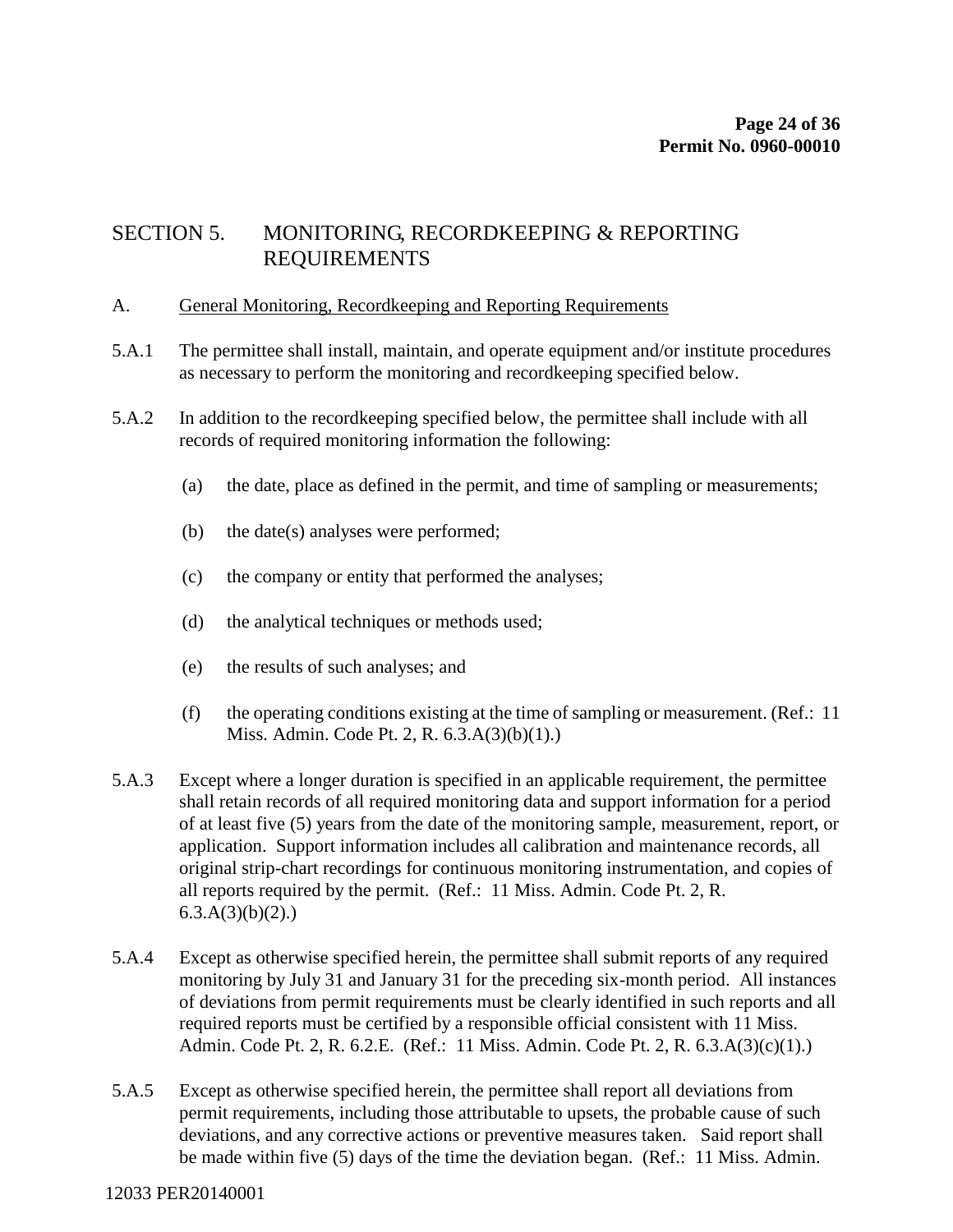Code Pt. 2, R. 6.3.A(3)(c)(2).)

- 5.A.6 Except as otherwise specified herein, the permittee shall perform emissions sampling and analysis in accordance with EPA Test Methods and with any continuous emission monitoring requirements, if applicable. All test methods shall be those versions or their equivalents approved by the DEQ and the EPA.
- 5.A.7 The permittee shall maintain records of any alterations, additions, or changes in equipment or operation.

| Emission<br>Point(s)                   | Pollutant/Parameter<br>Monitored                              | Monitoring/Recordkeeping<br>Requirement      | Condition<br>Number | Applicable Requirement                                                                                                                                             |
|----------------------------------------|---------------------------------------------------------------|----------------------------------------------|---------------------|--------------------------------------------------------------------------------------------------------------------------------------------------------------------|
| $AA-001$<br>and<br>$AA-002$            | Initial Compliance/ Stack<br>PM, HCl, Hg and<br>CO<br>Testing |                                              | 5.B.1               | 40 CFR 63.7510(a)(1),(3), and (4), 63.7515(a) and<br>(b), $63.7520(a)$ , (b), (c), (d), and (e), $63.7530(a)$ and (b),<br>63.7545(d), and Table 5 of Subpart DDDDD |
|                                        | CO                                                            | Installing an oxygen<br>analyzer system      | 5.B.2               | 40 CFR 63.7525(a) and 63.7575                                                                                                                                      |
|                                        | PM, HCl, Hg and<br>Continuous compliance<br>CO                |                                              | 5.B.3               | 40 CFR 63. 7540(a)(1),(2)(ii), and(10) and (b),<br>Items 1 and 10 of Table 8 of Subpart DDDDD                                                                      |
|                                        | PM, HCl, Hg and<br>CO                                         | Recordkeeping                                | 5.B.4               | 40 CFR §63.7555, §63.7560 and §63.10(b)(2)                                                                                                                         |
| AA-004.<br>$AA-008$<br>and<br>$AA-009$ | Opacity                                                       | <b>Weekly Opacity</b><br><b>Observations</b> | 5.B.5               | 11 Miss. Admin. Code Pt. 2, R. 6.3.C                                                                                                                               |
| $AA-006$<br>and<br>$AA-007$            | <b>VOC</b>                                                    | Process throughput                           |                     | PSD Construction Permit issued December 3, 2015                                                                                                                    |
| $AA-007$                               | <b>VOC</b>                                                    | Operation and Maintenance                    | 5.B.6               | PSD Construction Permit issued December 3, 2015                                                                                                                    |
| Entire<br>Facility                     | <b>PM</b>                                                     | Operation and Maintenance                    | 5.B.7               | 11 Miss. Admin. Code Pt. 2, R. 6.3.C                                                                                                                               |

#### B. Specific Monitoring and Recordkeeping Requirements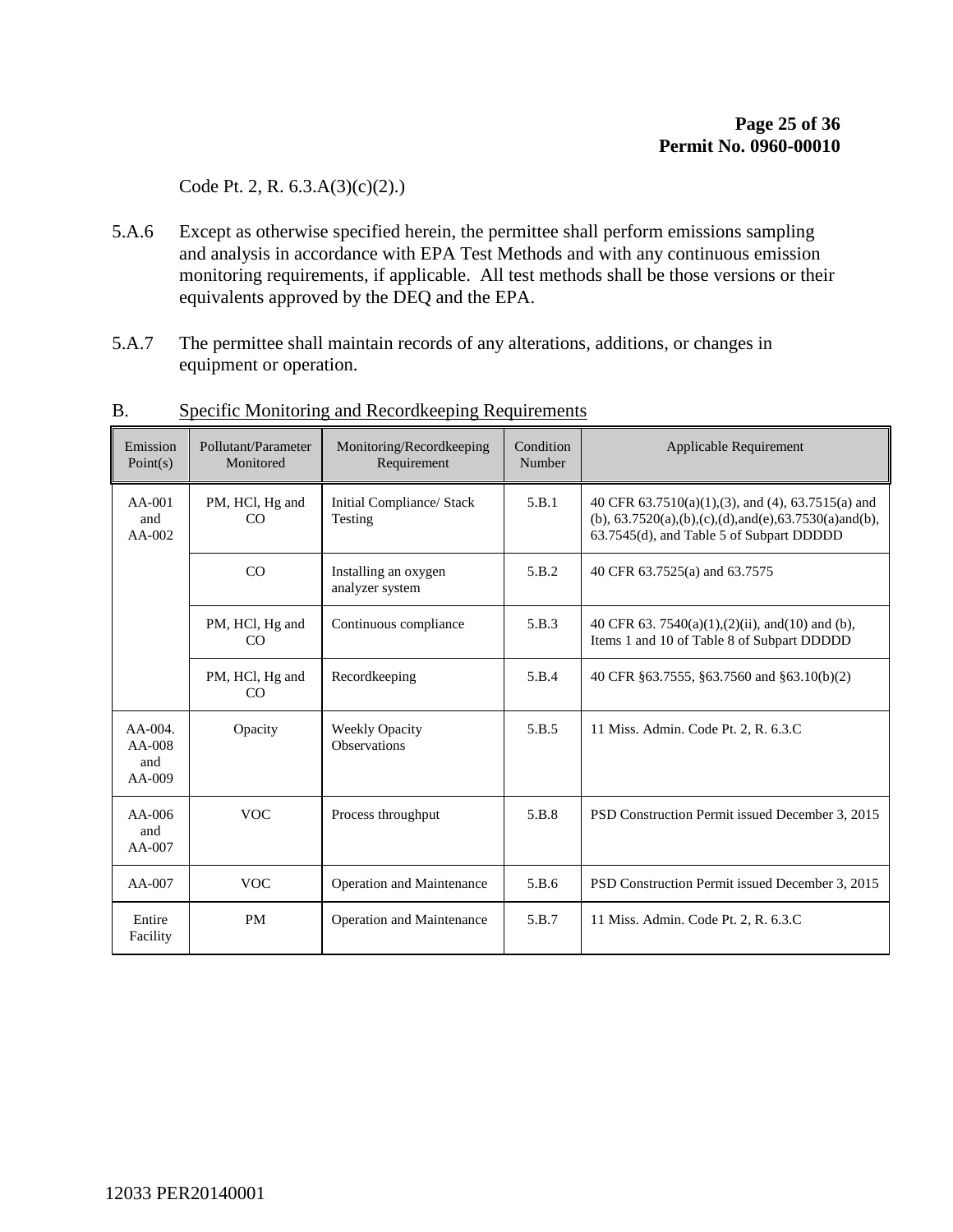5.B.1 For Emission Points AA-001 and AA-002, the permittee shall demonstrate initial compliance with the emission limitations in Condition 3.B.3 by stack testing and establishing operating limits. Stack testing must be performed in accordance with the requirements in 40 CFR 63.7520 and Table 5 of Subpart DDDDD by July 29, 2017, and submittal of the test report no later than sixty days after the testing is complete. Subsequent tests will be conducted annually but no later than 13 months after the previous performance test. The operating limits must be established during performance  $test(s)$ .

The permittee must develop a site-specific test plan according to the requirements in 40 CFR 63.7(c) and upon request make available to MDEQ any records necessary to determine the conditions of the performance tests.

The permittee must submit a Notification of Intent to conduct a performance test at least 60 days before the performance test is scheduled to begin.

If the permittee meets the requirements set forth in 40 CFR 63.7515(b), then subsequent performance tests may be performed according to the frequency outlined in 40 CFR 63.7515(b).

(Ref.: 40 CFR 63.7510(a)(1), (3) and 63.7515(a) and (b), 63.7520(a), (b), (c), (d), and (e),63.7530(a)and(b), 63.7545(d), and Table 5 of Subpart DDDDD)

- 5.B.2 For Emission Points AA-001 and AA-002, the permittee shall install, operate, and maintain an oxygen analyzer system. An oxygen analyzer system means all equipment required to determine the oxygen content of a gas stream and used to monitor oxygen in the boiler or process heater flue gas, boiler or process heater, firebox, or other appropriate location. This includes oxygen trim systems. The source owner or operator must install, calibrate, maintain, and operate the oxygen analyzer system in accordance with the manufacturer's recommendations. (Ref.: 40 CFR 63.7525(a) and 63.7575)
- 5.B.3 For Emission Points AA-001 and AA-002, the permittee shall demonstrate continuous compliance with the emission limits in Condition 3.B.3, the work practice standards in Condition 3.D.2 and the operating limits in Condition 3.B.4 according to the applicable methods listed in (a) through (g) of this Condition and specified in Table 8 of Subpart DDDDD and §63.7540.
	- (a) Operate the oxygen trim system on each boiler according to Condition 3.B.4
	- (b) Collect the operating load data every 15 minutes.
	- (c) Reduce the data to a 30-day rolling average and maintain the 30-day rolling average operating load such that it does not exceed 110 percent of the highest hourly average operating load recorded during the most recent performance test according to Condition 5.B.1.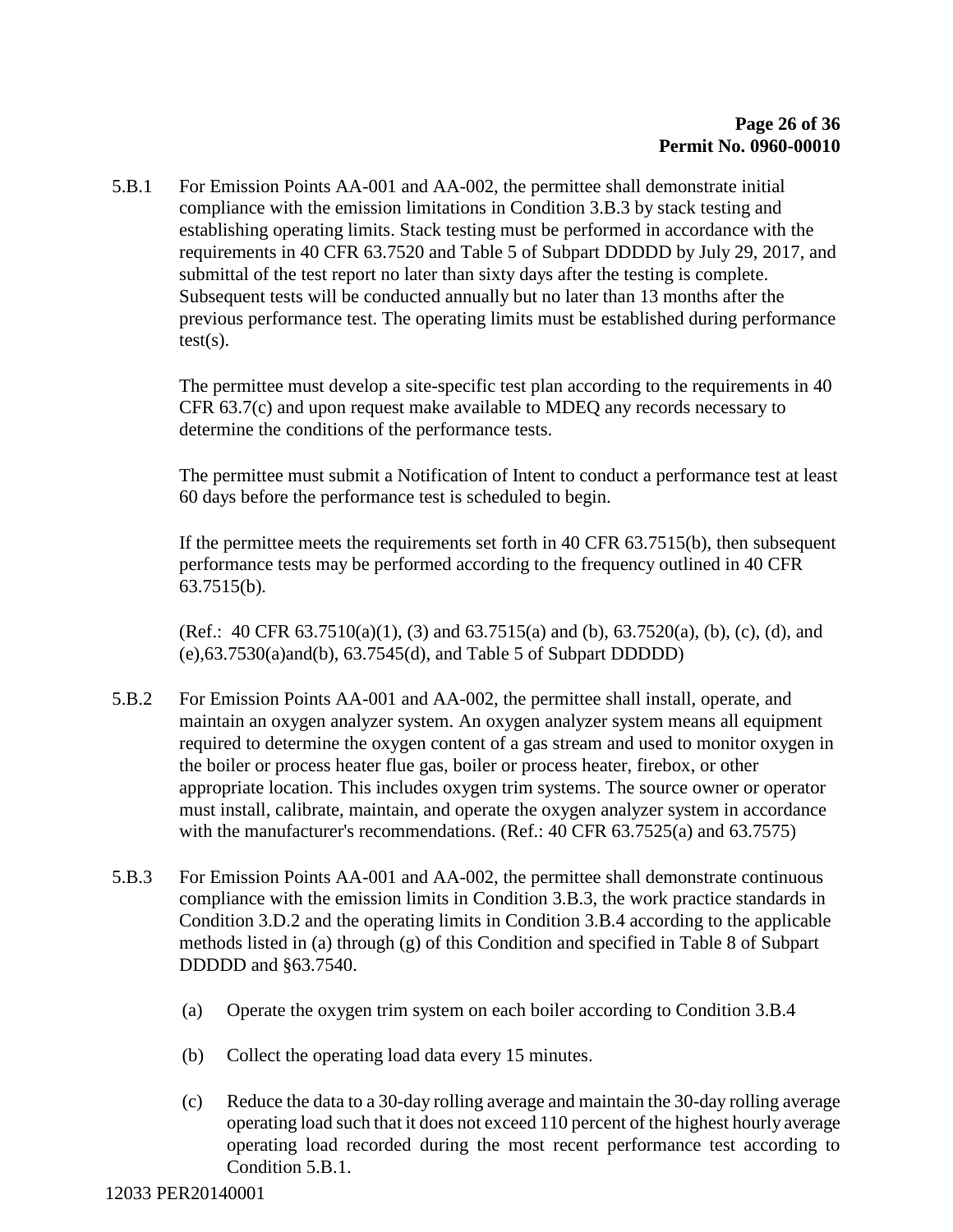- (d) After the initial compliance demonstration is completed, operation above the established maximum or below the established minimum operating limit is a deviation of established operating limits listed in Condition 3.B.4 except during performance tests conducted to determine compliance with the emission limits or to establish new operating limits. Operating limits must be confirmed and reestablished during performance tests.
- (e) As specified in Condition 5.B.4, you must keep records of the type and amount of all fuels burned in in each boiler during the reporting period to demonstrate that all fuel types and mixtures of fuels burned would result in equal to or lower fuel input of chlorine, mercury, and TSM than the maximum values calculated during the last performance test.
- (f) Conduct a tune-up in accordance with Condition 3.D.2
- (g) Report each instance in which the boilers did not meet the emission limits and operating limits in Conditions 3.B.3 and 3.B.4. These instances are considered deviations and as such must be reported according to the requirements of Condition 5.A.5. (Ref.: 40 CFR 63. 7540(a)(1),(2)(ii), and(10) and (b), Items 1 and 10 of Table 8 of Subpart DDDDD)
- 5.B.4 Beginning **January 31, 2017**, for Emission Points AA-001 and AA-002, the permittee must keep all applicable records that are required in (a) through (i) below:
	- (a) A copy of each notification and report that you submitted to comply with this subpart, including all documentation supporting and Initial Notification and Notification of Compliance Status or semiannual compliance report you submitted according to the requirements in  $\S 63.10(b)(2)(xiv)$ .
	- (b) Records of performance tests and other compliance demonstrations and performance evaluations as required by  $§63.10(b)(2)(xiv)$
	- (c) Keep the records required by Condition 5.B.5 including records of all monitoring data and calculated averages for applicable operating limits, such as opacity and operating load, to show continuous compliance with each emission limit and operating limit that applies to you.
	- (d) Keep records of monthly fuel use by each boiler, including the types of fuel and amount used.
	- (e) Records of the occurrence and duration of each malfunction of the boilers and or the associated air pollution control equipment.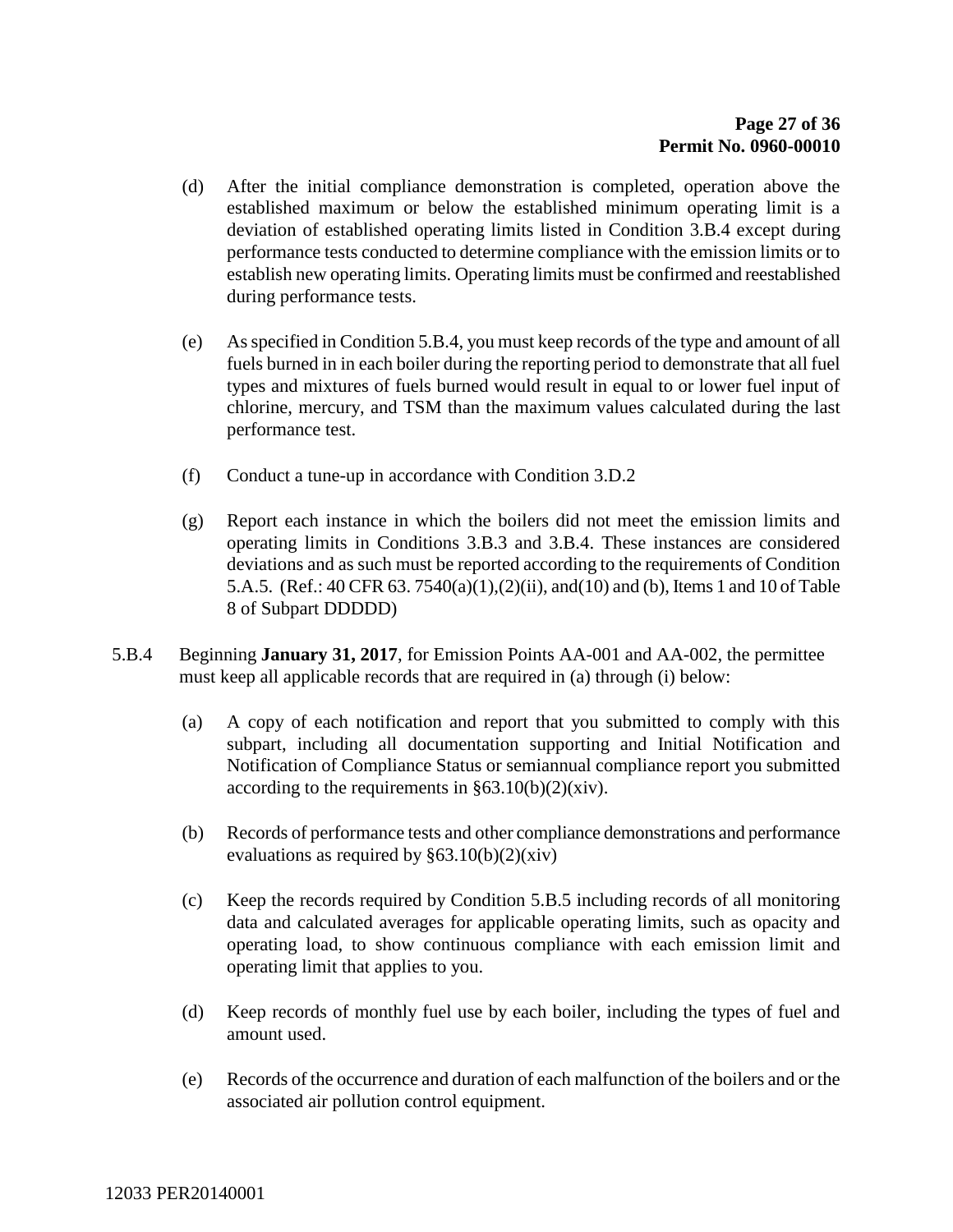- (f) Records of actions taken during periods of malfunction to minimize emissions in accordance with general duty to minimize emissions in §63.7500(a)(3), including corrective actions to restore the malfunctioning boilers, air pollution controls or monitoring equipment to normal or usual manner of operation.
- (g) Maintain records of the calendar date, time, occurrence, and duration of each startup and shutdown.
- (h) Maintain records of the types and amounts of fuels used during startup and shutdown.

Retain the required records for 5 years following the date of each occurrence, measurement, maintenance, corrective action, report or record. The permittee is required to keep the records on site for a period of 2 years after the event and then they may be kept offsite for the remaining three years.

(Ref.: 40 CFR 63.7555, 63.7560 and 63.10(b)(2))

- 5.B.5 For Emission Point AA-004, AA-008 and AA-009, the permittee shall perform weekly visible emission observations and maintain a log of the results. If any evaluation produces an opacity equal to or greater than 40%, then the permittee shall perform opacity observations in accordance with EPA Reference Method 9, 40 CFR 60, Appendix A. A log of the results of these observations must be kept. (Ref.: 11 Miss. Admin. Code Pt. 2, R. 6.3.C)
- 5.B.6 The permittee is required to operate Kiln No 4. (AA-007) using Good Work Practices. This includes regularly scheduled maintenance on the kiln and internal kiln monitoring to minimize over-drying of lumber in accordance with the facility's operations and maintenance manual. Records shall be kept which demonstrate that Good Work Practices have been utilized in the operation of the kiln. (Ref.: PSD Construction Permit issued December 3, 2015)
- 5.B.7 For all Emission Points, the permittee shall operate and maintain the equipment to ensure that the emission rate will not, at any time, exceed the rates allowed by the Mississippi Air Emission Regulations.

Regular maintenance shall be performed each month or more often if necessary to maintain proper operation of the kilns and pollution control equipment. Records of this maintenance shall be kept in log form and must be made available upon review upon request during any inspection visit by MDEQ's Office of Pollution Control personnel.

The permittee shall maintain on hand at all times sufficient equipment as is necessary to repair and/or overhaul the pollution control equipment.

(Ref.: 11 Miss. Admin. Code Pt. 2, R. 6.3.C)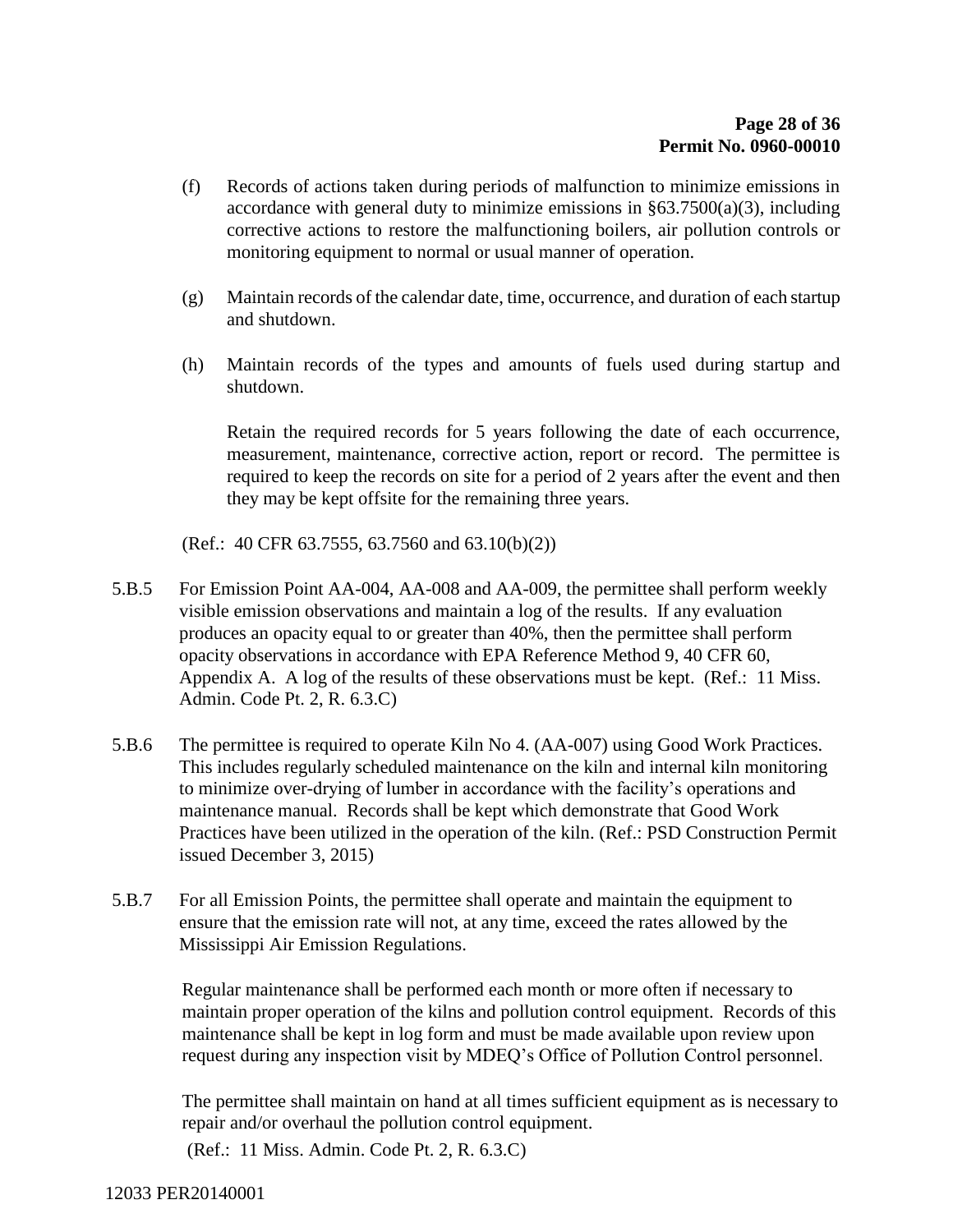5.B.8 For Emission Point AA-006 and AA-007, the permittee shall record the process throughput on a daily basis and tracked on a 12- month rolling total. These daily records shall be kept in log form and must be made available for review upon request during any inspection visit by MDEQ personnel.

All records shall be maintained by the permittee for a period of five years following the date of such record.

(Ref.: PSD Construction Permit issued December 3, 2015)

| Emission<br>Point $(s)$     | Pollutant/<br>Parameter<br>Monitored | <b>Reporting Requirement</b>      | Condition<br>Number | Applicable Requirement                                                              |
|-----------------------------|--------------------------------------|-----------------------------------|---------------------|-------------------------------------------------------------------------------------|
|                             |                                      | Notification of Compliance Status | 5.C.1               | 40 CFR §63.7530(e) and §63.7545(e)(1) through(8)                                    |
| $AA-001$<br>and<br>$AA-002$ |                                      | Submit a semi-annual report       | 5.C.2               | 40 CFR §63.7550(a),(b),(c), (d), and (h) and Table 9<br>of Subpart DDDDD            |
|                             |                                      | Compliance extension              | 5.C.3               | 40 CFR $63.6(i)(4)(i)(C)$ and Compliance Extension<br>Approval Letter in Appendix B |
| $AA-006$<br>and<br>AA-007   | <b>VOC</b>                           | Process Throughput                | 5.C.4               | 11 Miss. Admin. Code Pt. 2, R. 6.3.A(3)(a)                                          |
| AA-008<br>and AA-<br>009    |                                      |                                   | 5.C.5               | 11 Miss. Admin. Code Pt., 2, R. 2.5.D(1)-(3)                                        |
|                             |                                      | Certification of Construction     |                     |                                                                                     |

#### C. Specific Reporting Requirements

- 5.C.1 For Emission Points AA-001 and AA-002, the permittee shall submit a Notification of Compliance Status to MDEQ, by the end of the  $60<sup>th</sup>$  day following the completion of all performance tests required by Condition 5.B.1. The Notification of Compliance Status report must include the following (a) through (j) for each unit as applicable:
	- (a) A description of the affected unit including identification of which subcategory the unit is in, the design heat input capacity of the unit, and description of the fuel burned in the unit.
	- (b) Summary of the results of all performance tests and calculations conducted to demonstrate initial compliance including all established operating limits, and including:
		- (i) Identification of whether you are complying with the PM emission limit or the alternative TSM emission limit.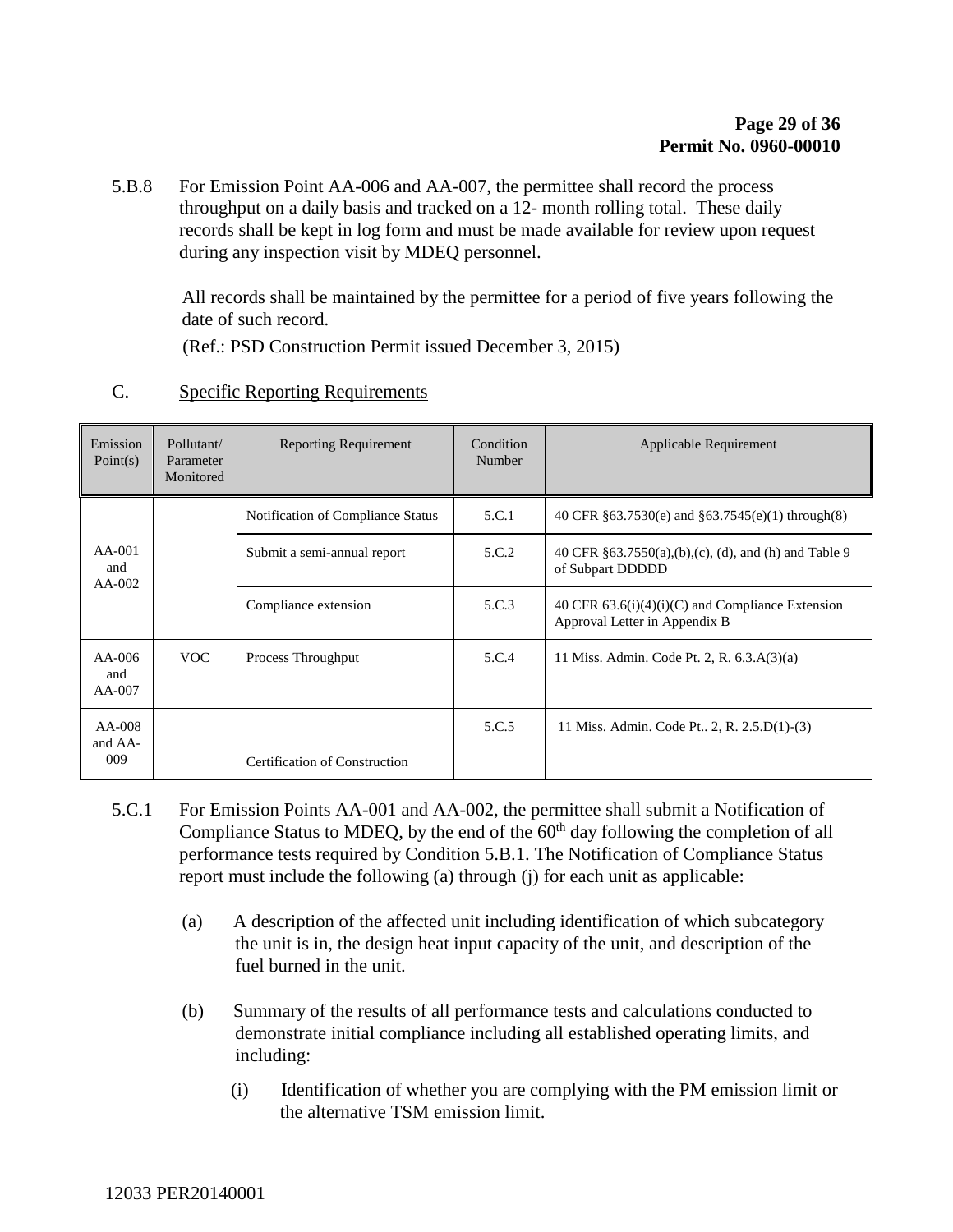- (ii) Identification of whether you are complying with the output-based emission limits or the heat input-based (i.e., lb/MMBtu or ppm) emission limits.
- (c) A summary of the maximum CO emission levels recorded during the performance test to show that the permittee has met the applicable emission standard.
- (d) Identification of whether the permittee plans to demonstrate compliance with each applicable emission limit through performance testing or CEMS
- (e) Identification of whether the permittee plans to demonstrate compliance by emissions averaging and identification of whether the permittee plans to demonstrate compliance by using efficiency credits through energy conservation:
	- (i) If you plan to demonstrate compliance by emission averaging, report the emission level that was being achieved or the control technology employed on January 31, 2013.
- (f) If there was a deviation from any emission limit, work practice standard, or operating limit, the permittee must also submit a description of the deviation, the duration of the deviation, and the corrective action taken in the Notification of Compliance Status report.
- (g) A certification stating "This facility has met all applicable emission limits and work practice standards."
- (h) A certification stating "This facility has had an energy assessment performed according to the procedures listed in Table 3 to Subpart DDDDD of Part 63—Work Practice Standards."
- (i) A certification stating "This facility complies with the required tune-up according to procedures listed in 40 CFR  $\S 63.7540(a)(10)$  (i) through (vi)."
- (j) A certification stating "No secondary materials that are solid waste were combusted in any affected unit." (Ref.: 40 CFR §63.7530(e) and §63.7545(e)(1) through(8))
- 5.C.2 Beginning January 31, 2017, for Emission Points AA-001 and AA-002, the permittee shall submit the information listed in (a) through (l) in accordance with the semi- annual reporting requirements listed in Condition 5.A.4 of this permit.
	- (a) Company and Facility name and address
	- (b) Process unit information, emission limits and operating limits
	- (c) Date of report and beginning and ending dates of reporting period.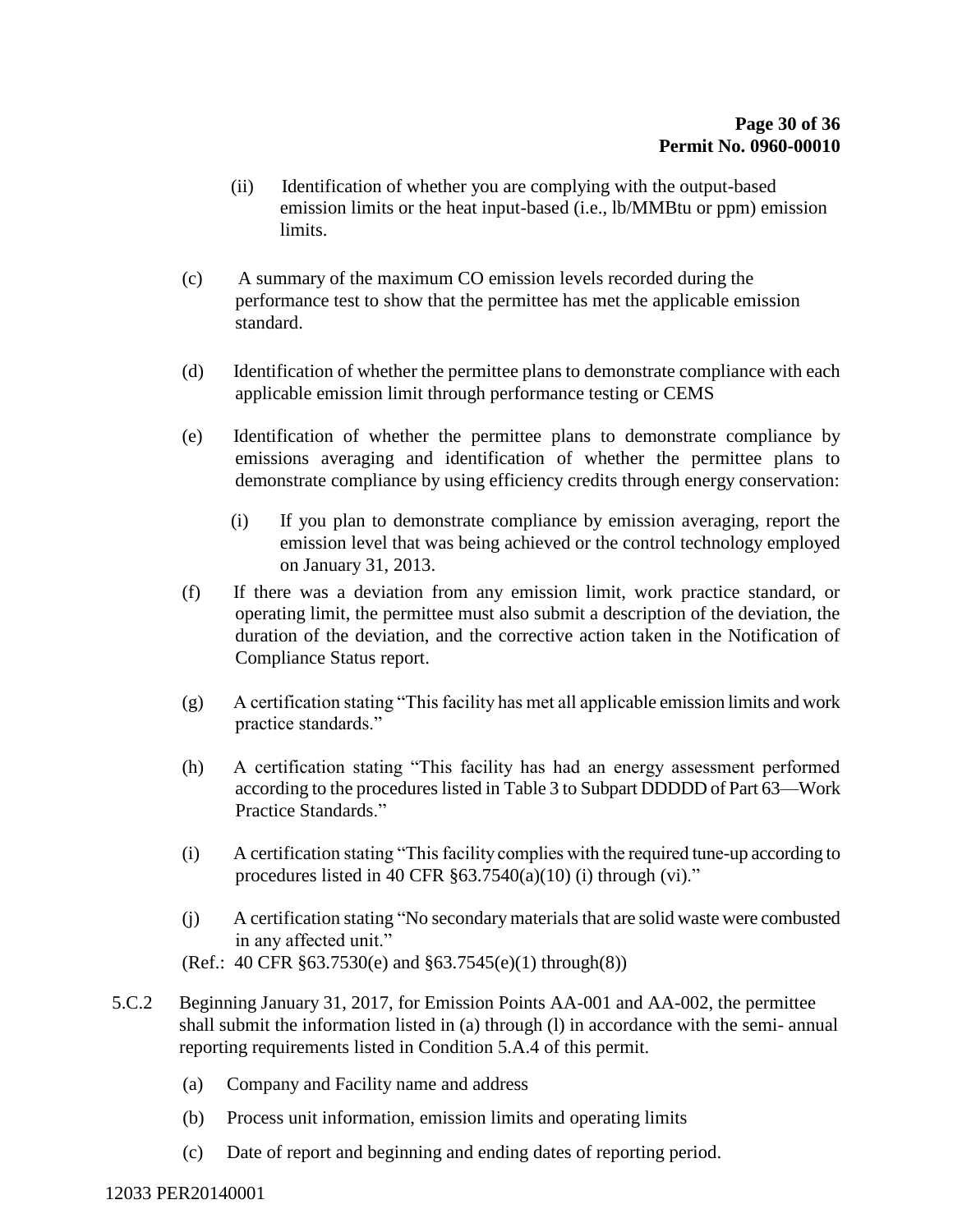- (d) The total fuel use by each individual boiler within the reporting period, including but not limited to, a description of the fuel, whether the fuel has received a non-waste determination by EPA or the permittee's basis for concluding that the fuel is not a waste, and the total fuel usage amount with units of measure.
- (e) If the permittee is conducting performance test every 3 years in accordance with Condition 5.B.1, the date of the last two performance tests and a statement as to whether there have been any operational changes since the last performance test that could increase emissions.
- (f) Statement indicating that the permittee has burned no new types of fuel in the boilers.
- (g) If there are no deviations from any emission limits and operating limits from Conditions 3.B.3 and 3.B.4, a statement that there were no deviations from the emission limits and operating limits during the reporting period.
- (h) If a malfunction occurred during the reporting period, the report must include the number, duration, and a brief description for each type of malfunction which occurred during the reporting period that may have caused or caused an emission limit to be exceeded. Also, include a description of any actions taken by the permittee during the malfunction of the boiler or air pollution control devices to minimize emissions in accordance with Condition 3.B.2, including what actions were taken to correct the malfunction
- (i) For every instance of startup or shutdown include the information required to be monitored, collected, or recorded by Condition 5.B.4 (g) and (h).
- (j) For each deviation from an emission limit or operating limit the compliance report must additionally contain
	- (i) A description of the deviation and which emission limit or operating limit from which you deviated
	- (ii) Information on the number, duration, and cause of deviations (including unknown cause) and the corrective action taken.
	- (iii) If the deviation occurs during an annual performance test, provide the date the annual performance test was completed.
- (k) Statement by a responsible official with that official's name, title, and signature, certifying the truth, accuracy and completeness of the content of the report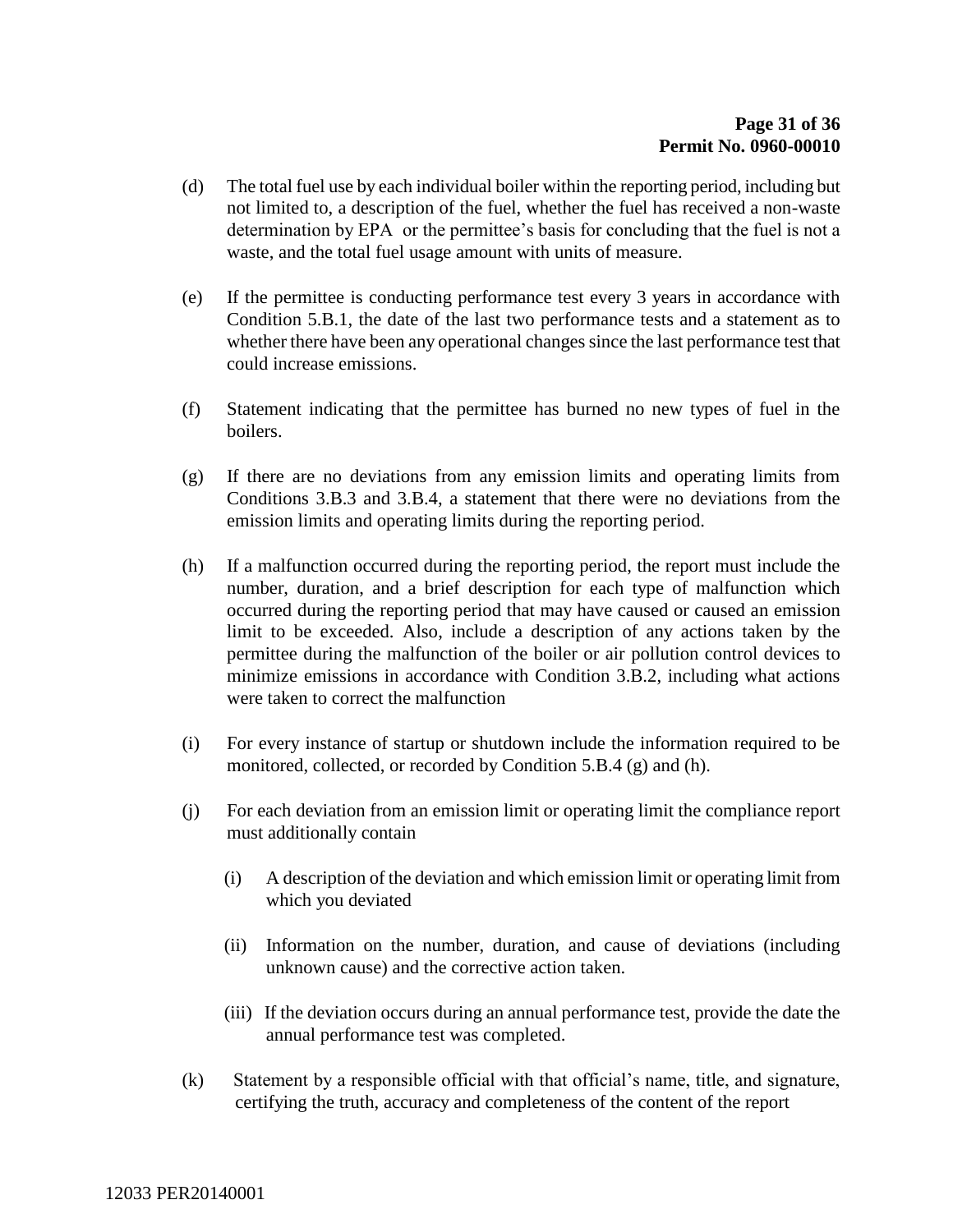(l) Results of any performance tests and compliance reports identified in 40 CFR §63.7550(h)(1) though (3) shall be submitted to EPA's WebFIRE database using the Compliance and Emissions Data Reporting Interface that can be accessed through EPA's Central Data Exchange  $(CDX - www.epa.gov/cdx)$  unless the reporting form specific to this subpart is not available in CEDRI at the time that the report is due. All performance tests and compliance reports identified in 40 CFR §63.7550(h)(1) though (3) shall also be submitted to MDEQ.

(Ref.: 40 CFR §63.7550(a),(b),(c), (d), and (h) and Table 9 of Subpart DDDDD))

- 5.C.3 For Emission Points AA-001 and AA-002, a compliance extension was granted by MDEQ on November 24, 2015, extending the compliance date for Subpart DDDDD to January 31, 2017, contingent on the permittee completing (a) through (c) below:
	- (a) Submit information detailing any and all construction activities necessary to comply with Subpart DDDDD in accordance with Condition 5.A.4. This information shall include all construction activities that have occurred in the previous six months and shall begin November 24, 2015.
	- (b) Provide our office with a notification of the date construction is completed within 5 days of such date.
	- (c) Provide our office with a notification of the date the boilers achieve compliance within 5 days of such date. The compliance extension for the boilers expires once this notice is provided to MDEQ. (Ref.: 40 CFR 63.6(i)(4)(i)(C) and Compliance Extension Approval Letter in Appendix B)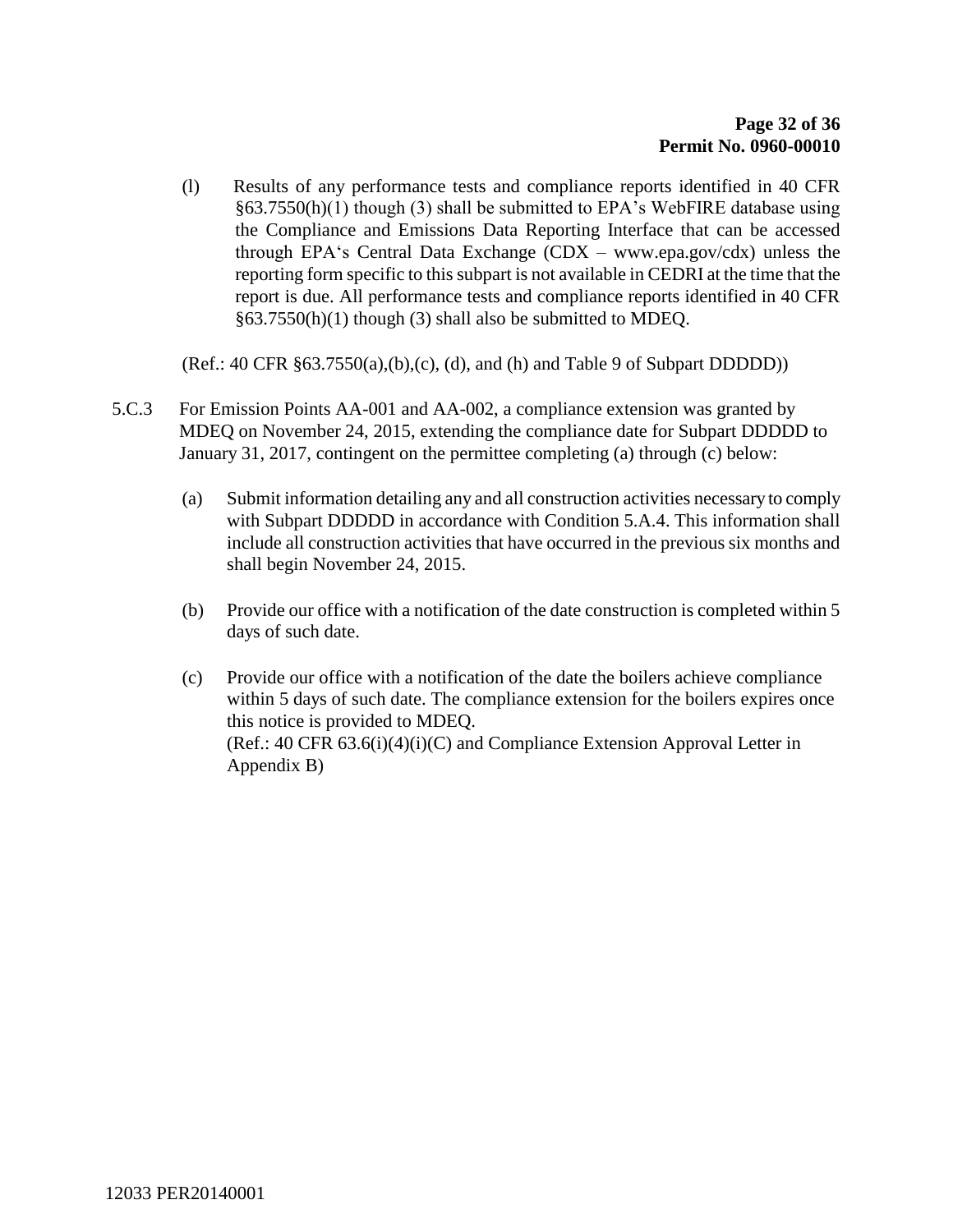- 5.C.4 The permittee shall submit a semi-annual report detailing the process throughput for Emission Point AA-006 and AA-007 on a daily basis and a 12-month rolling total within 30 days of the end of the semi-annual reporting period. (Ref.: 11 Miss. Admin. Code Pt. 2, R. 6.3.A(3)(a).)
- 5.C.5 For Emission Points AA-008 and AA-009, upon the completion of construction or installation of an approved stationary source or modification, and prior to commencing operation, the applicant shall notify the Permit Board that construction or installation was performed in accordance with the approved plans and specifications on file with the Permit Board. The Permit Board shall be promptly notified in writing of any change in construction from the previously approved plans and specifications or permit. If the Permit Board determines the changes are substantial, it may require the submission of a new application to construct with "as built" plans and specifications. Notwithstanding any provision herein to the contrary, the acceptance of an "as built" application shall not constitute a waiver of the right to seek compliance penalties pursuant to State Law. (Ref.: 11 Miss. Admin. Code Pt. 2, R. 2.5.D(1)-(3))
- 5.C.6 For Emission Points AA-004, AA-008 and AA-009, the permittee shall submit a summary report of any Visual Emissions Evaluation (VEE) has been performed accordance with the semi-annual reporting requirements listed in condition 5.A.4 for this permit.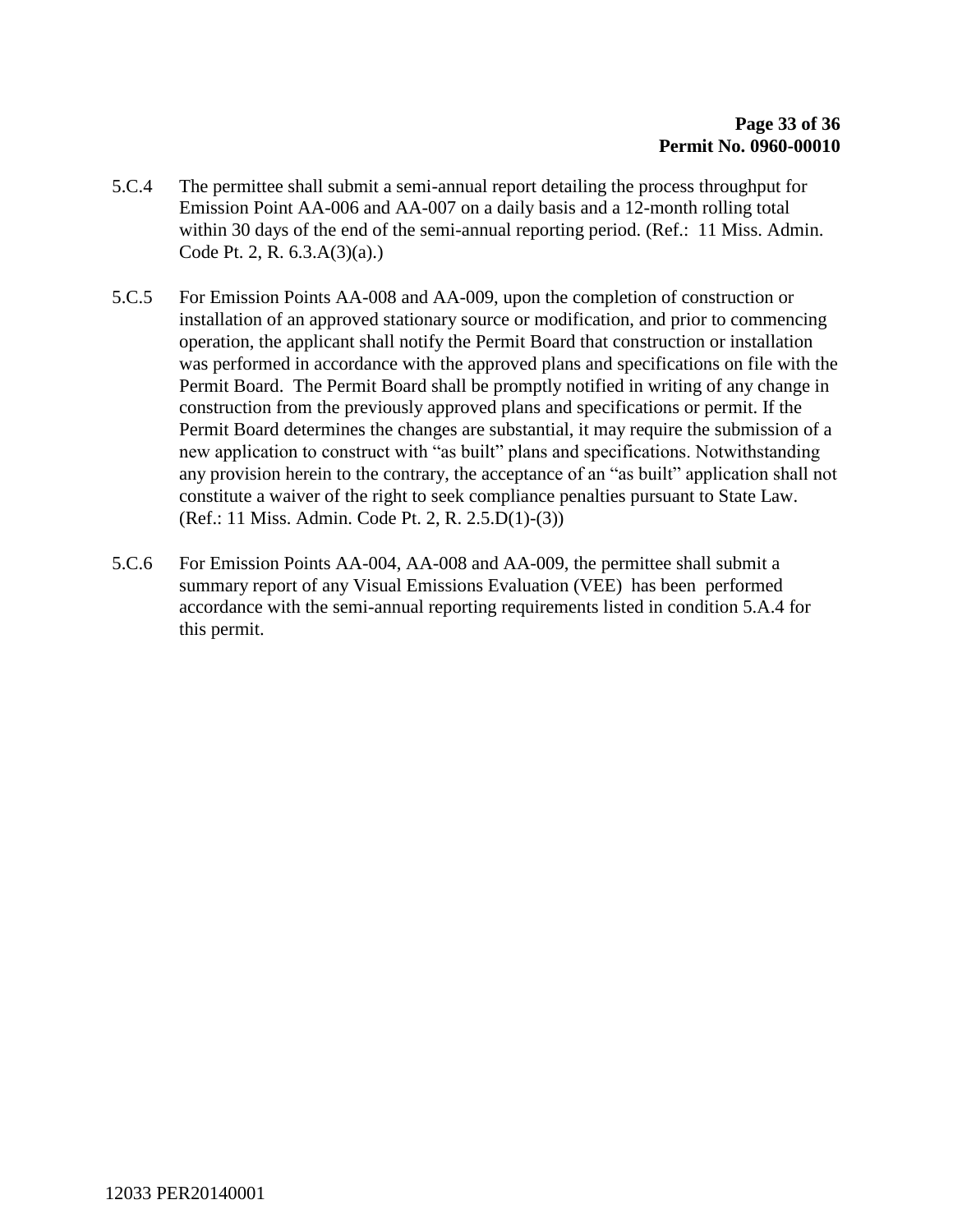# SECTION 6. ALTERNATIVE OPERATING SCENARIOS

6.1 None permitted.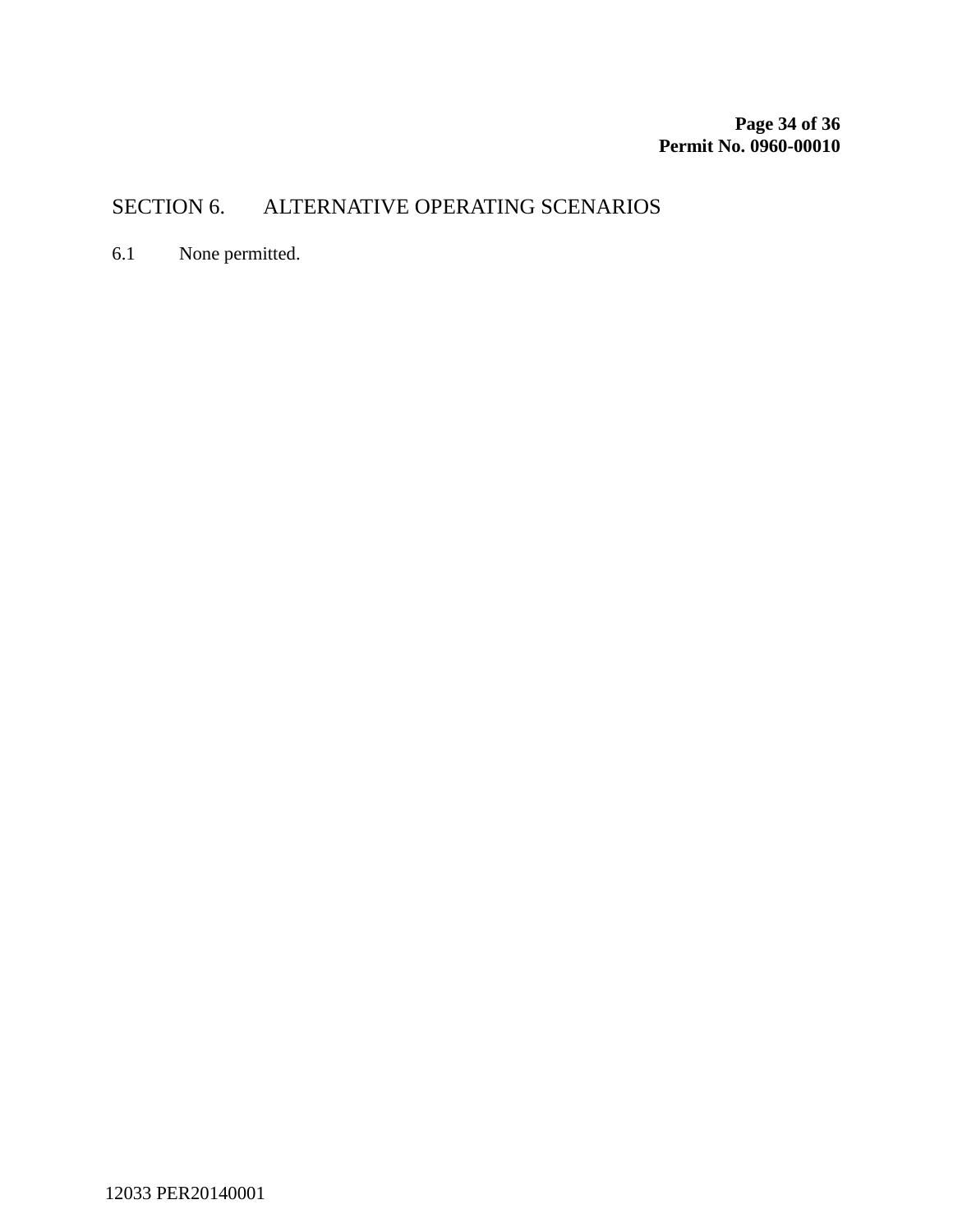### SECTION 7. TITLE VI REQUIREMENTS

The following are applicable or potentially applicable requirements originating from Title VI of the Clean Air Act – Stratospheric Ozone Protection. The full text of the referenced regulations may be found on-line at **[http://ecfr.gpoaccess.gov](http://ecfr.gpoaccess.gov/)** under Title 40, or DEQ shall provide a copy upon request from the permittee.

- 7.1 If the permittee produces, transforms, destroys, imports or exports a controlled substance or imports or exports a controlled product, the permittee shall comply with the applicable requirements of 40 CFR Part 82, Subpart A – Production and Consumption Controls.
- 7.2 If the permittee performs service on a motor vehicle for consideration when this service involves the refrigerant in the motor vehicle air conditioner (MVAC), the permittee shall comply with the applicable requirements of 40 CFR Part 82, Subpart B – Servicing of Motor Vehicle Air Conditioners.
- 7.3 The permittee shall comply with the applicable requirements of 40 CFR Part 82, Subpart E – The Labeling of Products Using Ozone-Depleting Substances, for the following containers and products:
	- (a) All containers in which a class I or class II substance is stored or transported;
	- (b) All products containing a class I substance; and
	- (c) All products directly manufactured with a process that uses a class I substance, unless otherwise exempted by this subpart or, unless EPA determines for a particular product that there are no substitute products or manufacturing processes for such product that do not rely on the use of a class I substance, that reduce overall risk to human health and the environment, and that are currently or potentially available. If the EPA makes such a determination for a particular product, then the requirements of this subpart are effective for such product no later than January 1, 2015.
- 7.4 If the permittee performs any of the following activities, the permittee shall comply with the applicable requirements of 40 CFR Part 82, Subpart  $F -$  Recycling and Emissions Reduction:
	- (a) Servicing, maintaining, or repairing appliances;
	- (b) Disposing of appliances, including small appliances and motor vehicle air conditioners; or
	- (c) Refrigerant reclaimers, technician certifying programs, appliance owners and operators, manufacturers of appliances, manufacturers of recycling and recovery equipment, approved recycling and recovery equipment testing organizations,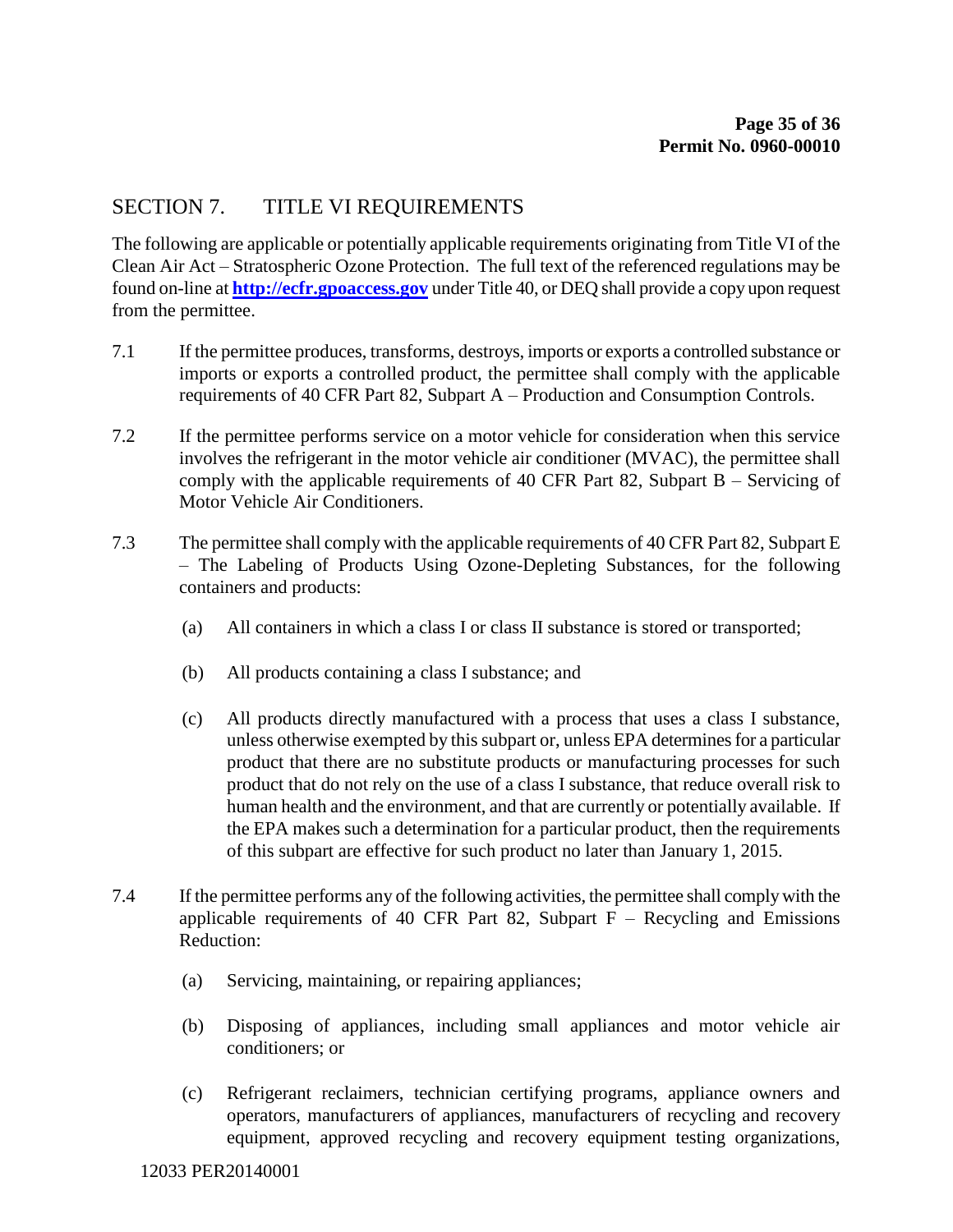persons selling class I or class II refrigerants or offering class I or class II refrigerants for sale, and persons purchasing class I or class II refrigerants.

- 7.5 The permittee shall be allowed to switch from any ozone-depleting substance to any acceptable alternative that is listed in the Significant New Alternatives Policy (SNAP) program promulgated pursuant to 40 CFR Part 82, Subpart G – Significant New Alternatives Policy Program. The permittee shall also comply with any use conditions for the acceptable alternative substance.
- <span id="page-35-0"></span>7.6 If the permittee performs any of the following activities, the permittee shall comply with the applicable requirements of 40 CFR Part 82, Subpart H – Halon Emissions Reduction:
	- (a) Any person testing, servicing, maintaining, repairing, or disposing of equipment that contains halons or using such equipment during technician training;
	- (b) Any person disposing of halons;
	- (c) Manufacturers of halon blends; or
	- (d) Organizations that employ technicians who service halon-containing equipment.